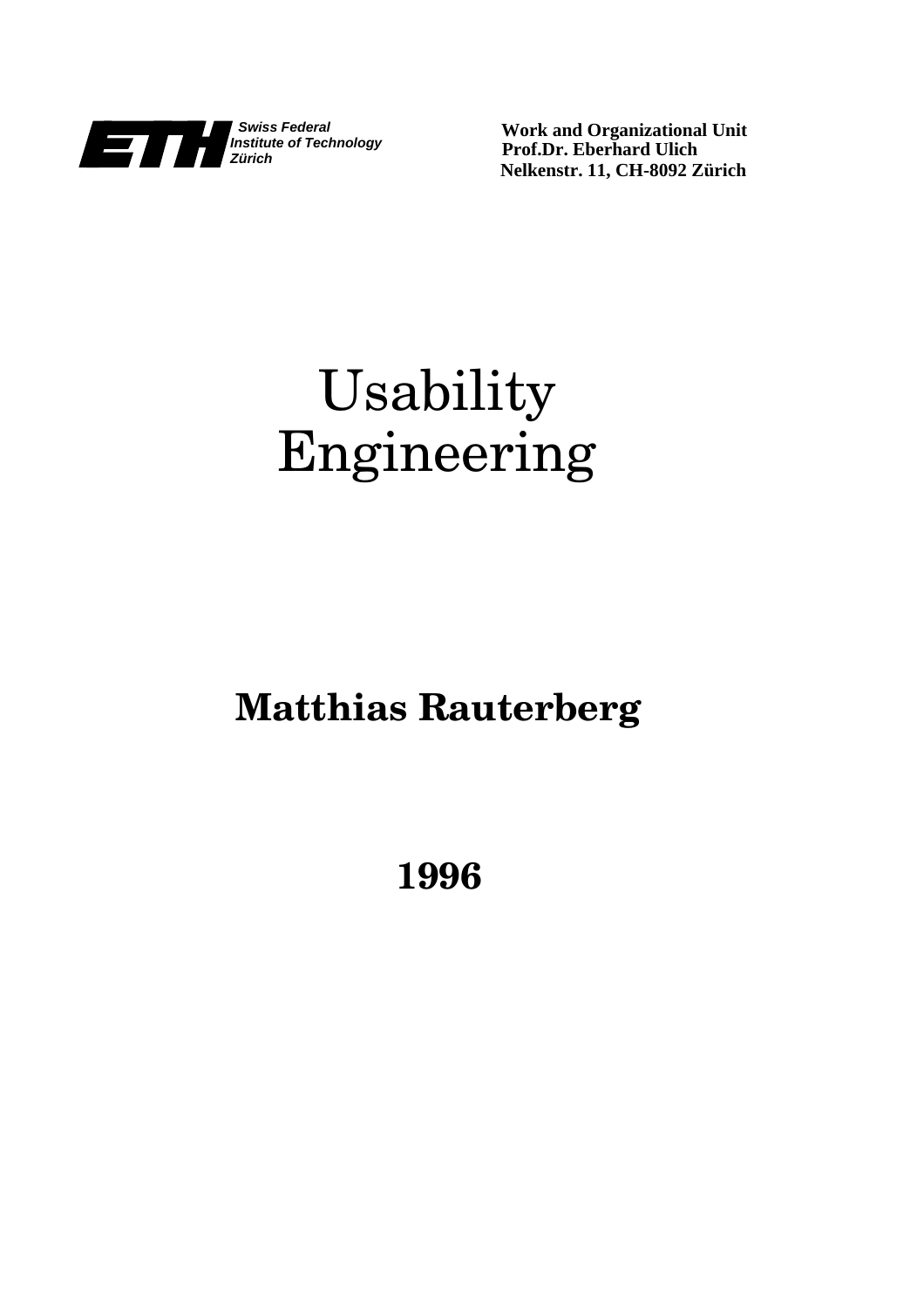#### strategic problems...

- 23% pressure of time
- 11% cost exceedings

#### organizational problems...

- 23% requirements analysis
- 17% project complexity
- 15% changes of requirements
	- 8% project management
	- 4% communication between project members

#### technical problems...

- 20% software engineering environments
	- 9% hardware constraints

#### other problems...

- 12% qualification of project members
- 11% continuity of project members
	- 8% software quality
	- 5% external influences

[STROHM & SPINAS,1991, analyzed projects N=75]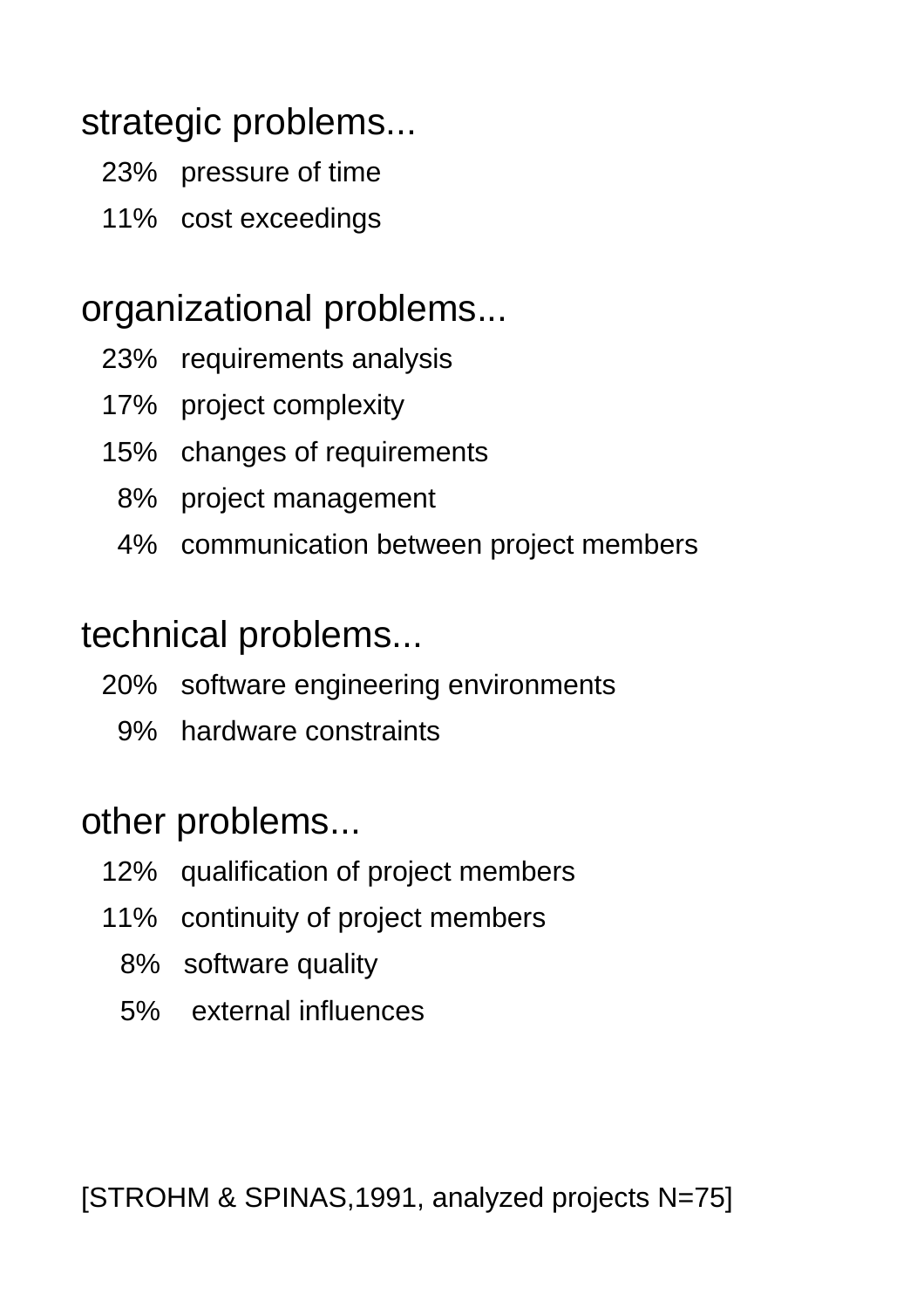#### methods for requirements analysis



usage of prototyping-methods



[STROHM 1990, analyzed projects N=74]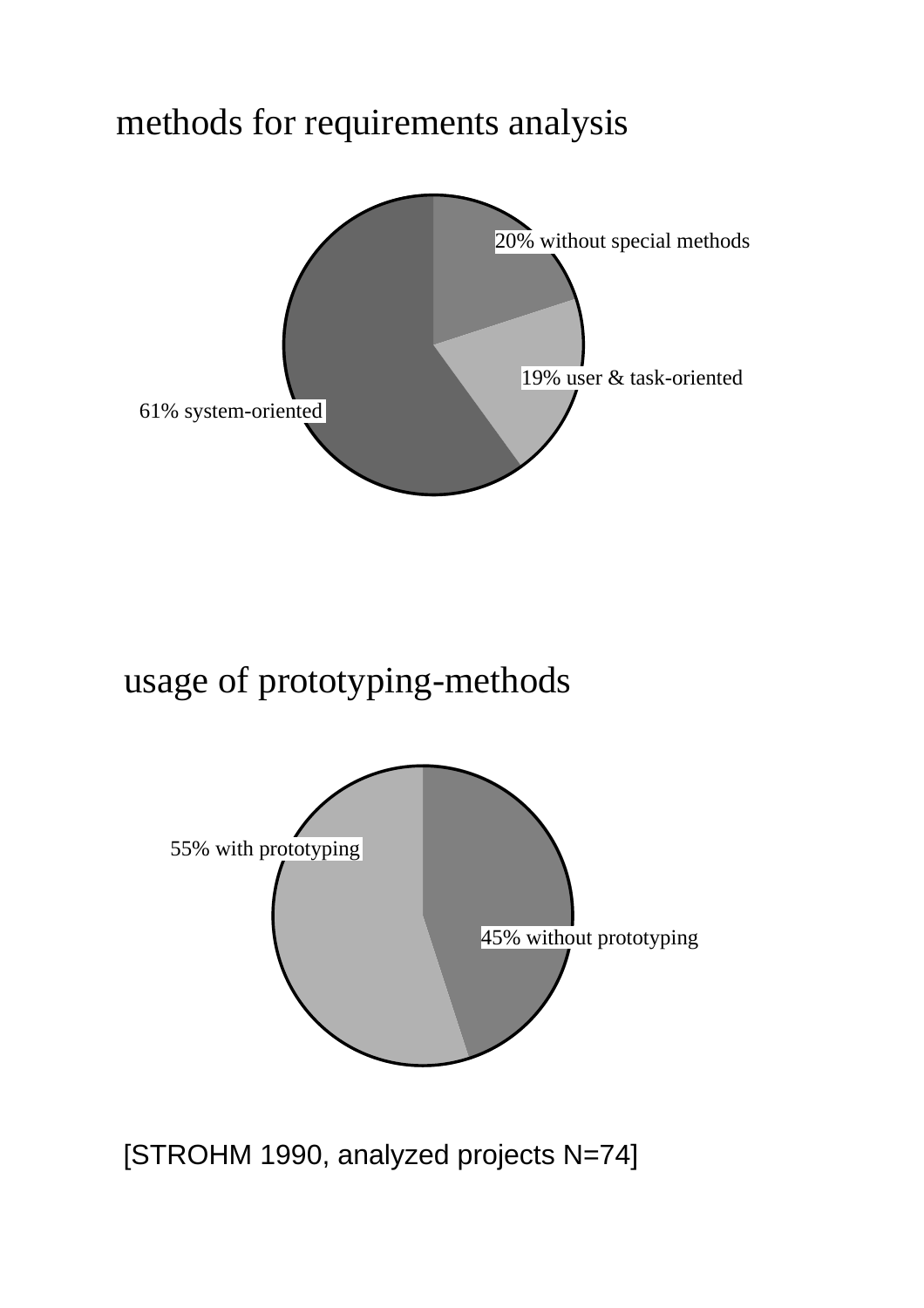#### Contribution of different specification techniques to the final data model



[KIRSCH 1991, 5 methods, 3 project groups with each N=6]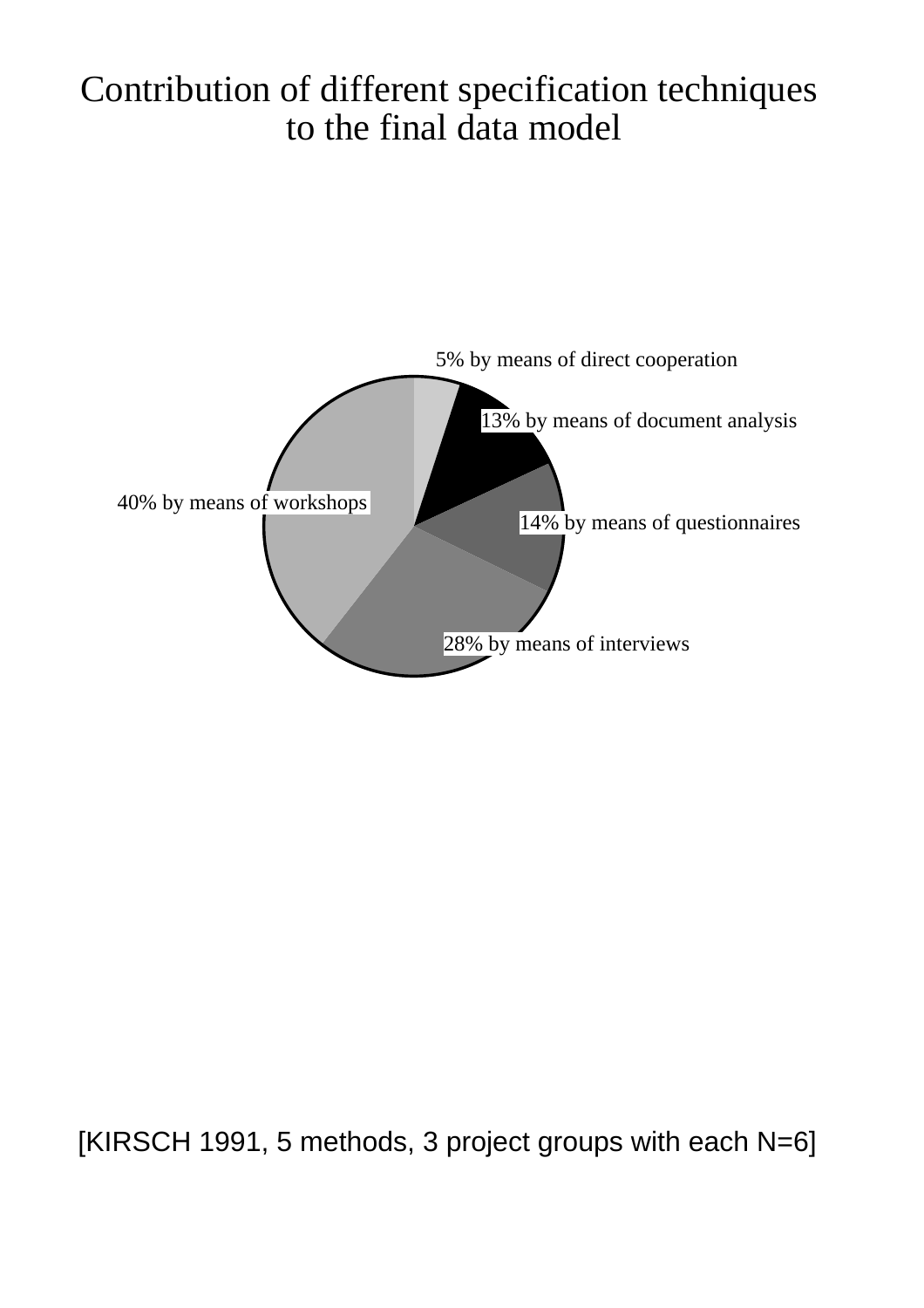# the problem of changing requirements...

two reasons, why requirements can change...

- 1. changing of the context
- 2. crystallization of the "final" project idea

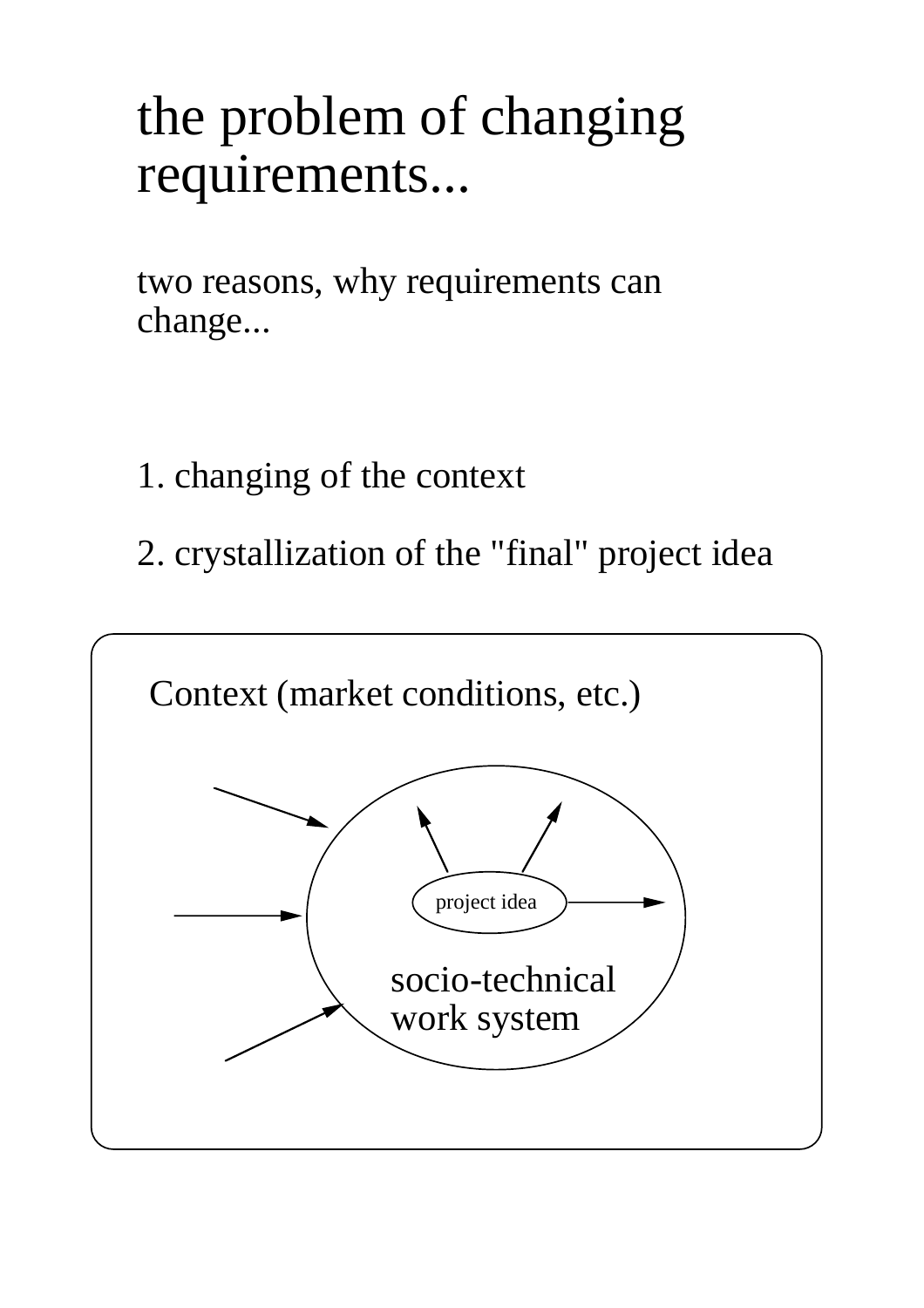# the optimization problem

the optimization of a socio-technical worksystem

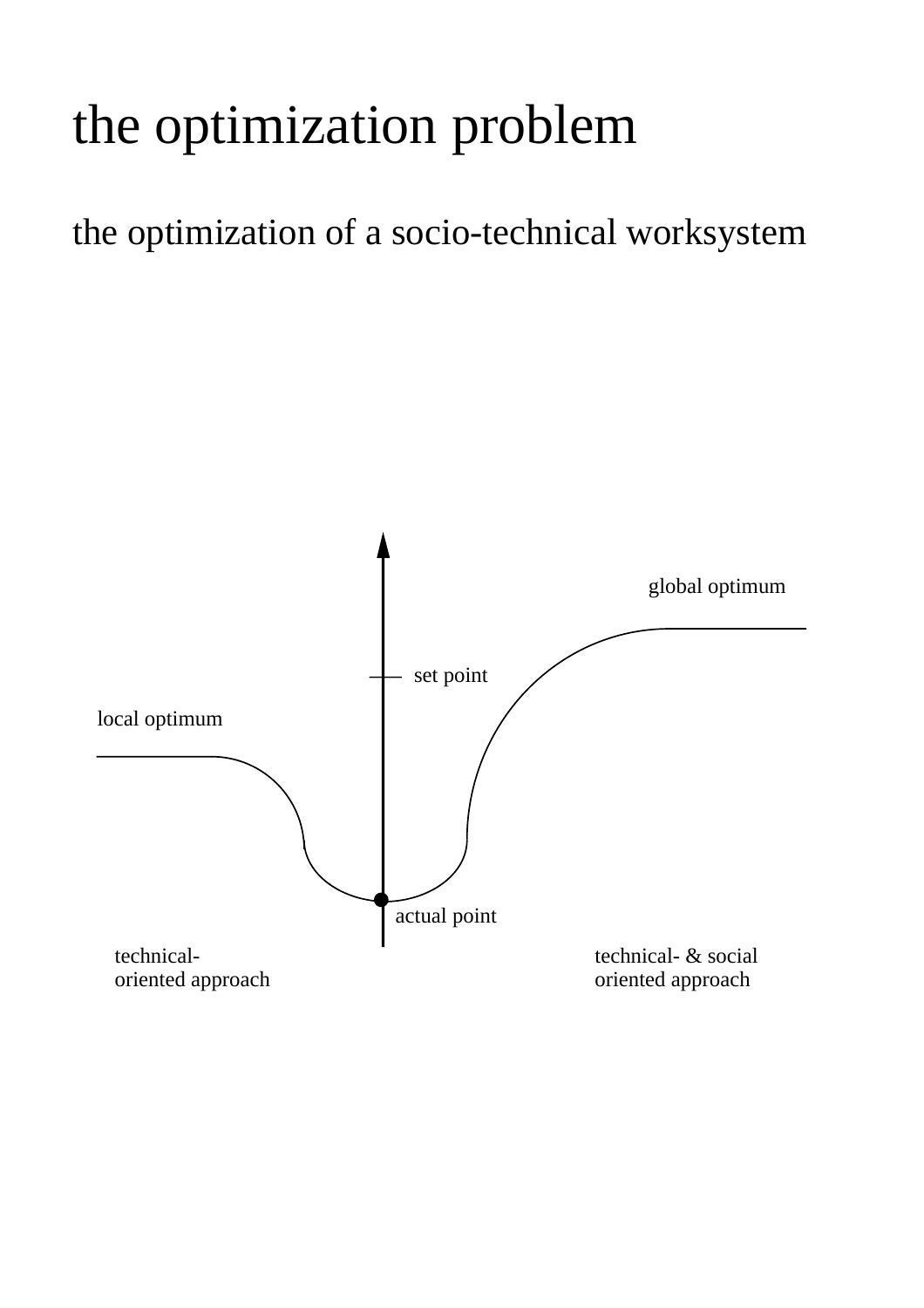

#### **% time-exceedings**



[RAUTERBERG & STROHM 1992]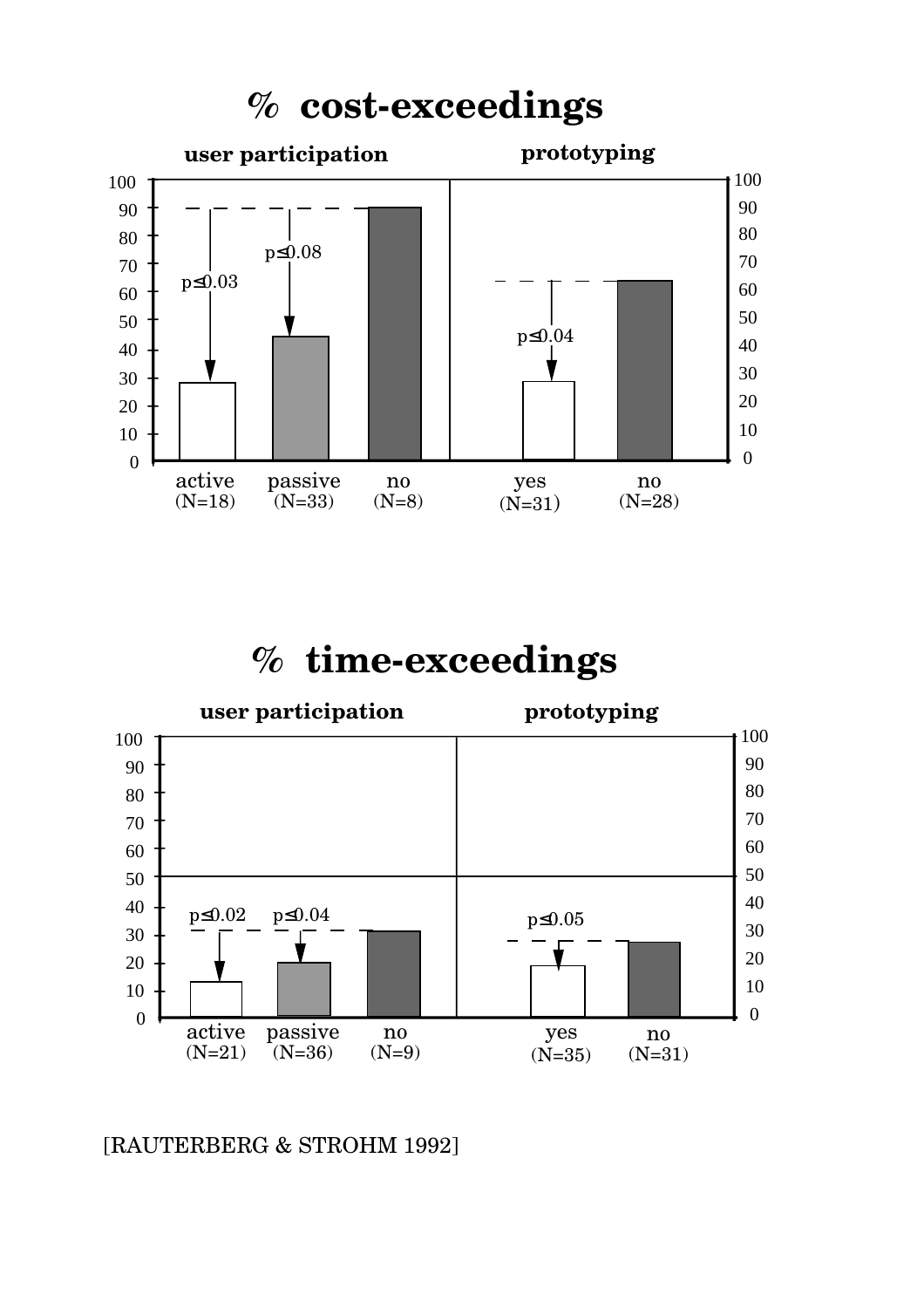#### **mean stage effort**

**of 79 software development projects**



#### [STROHM & ULICH 1992]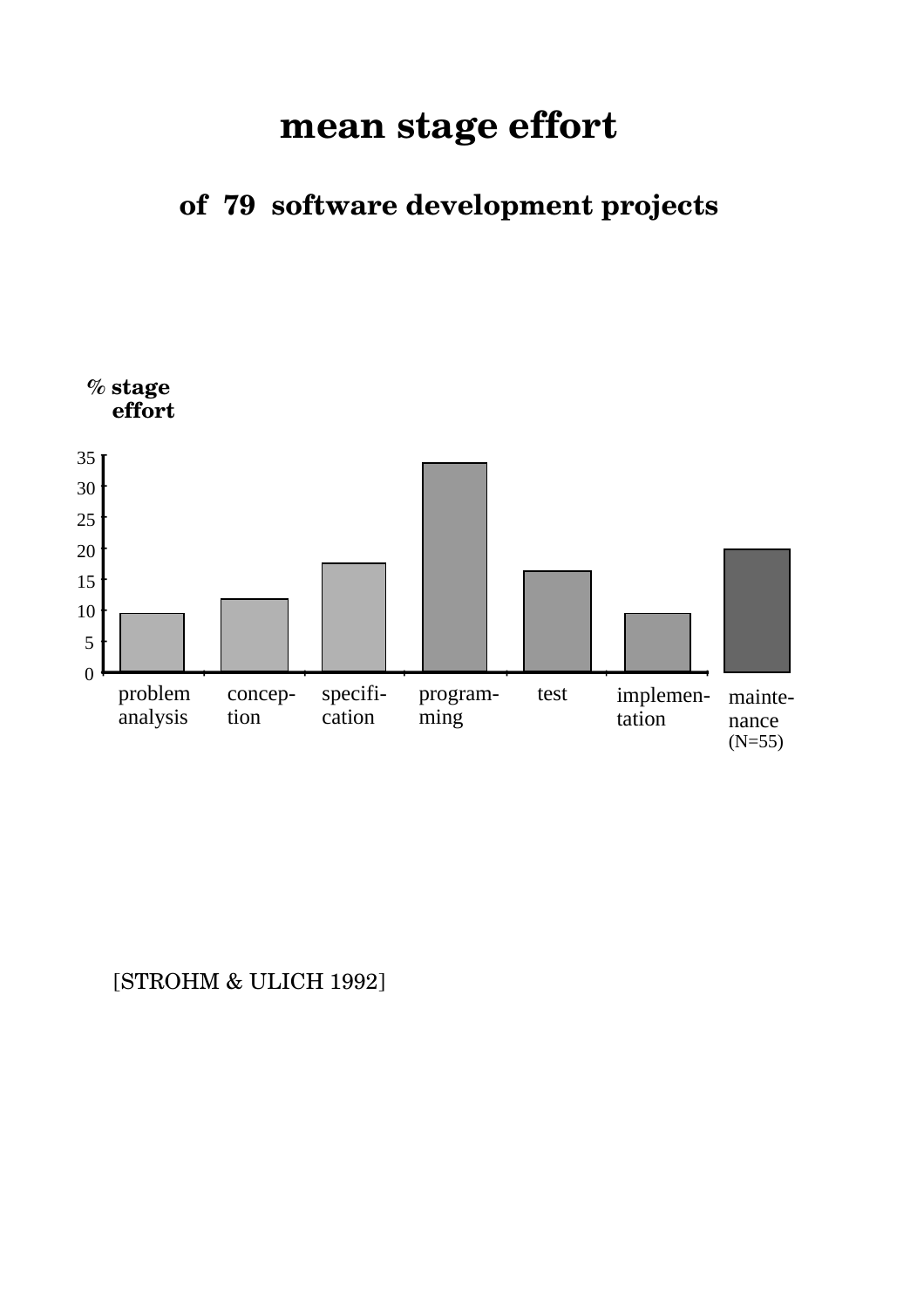### **correlation between effort in the early stages and effort in the maintenance phase**



**cumulative effort of stage =**

 **"problem analysis" + "conception" + "specification"**

[RAUTERBERG & STROHM 1992]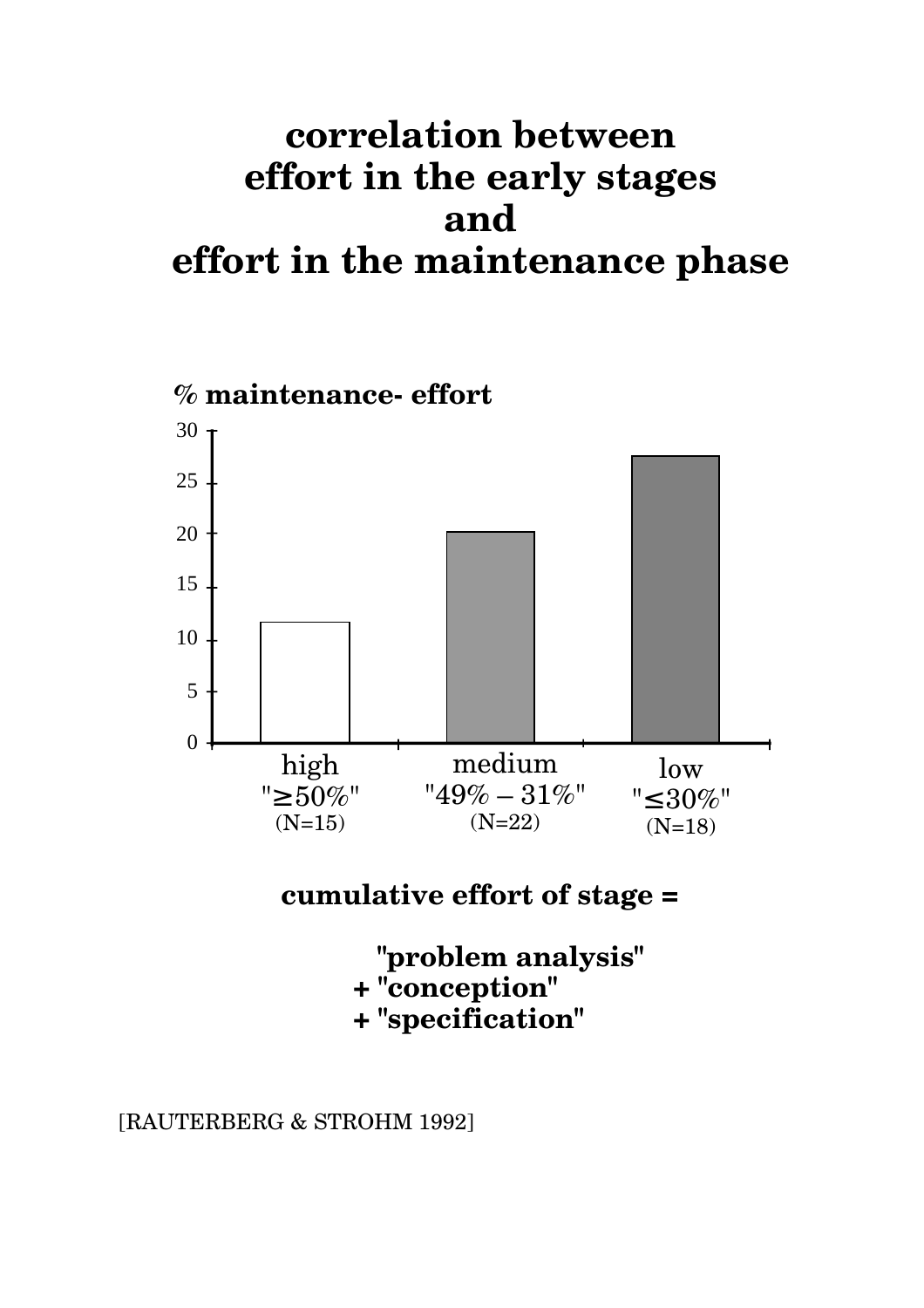# how can we overcome the obstacles....



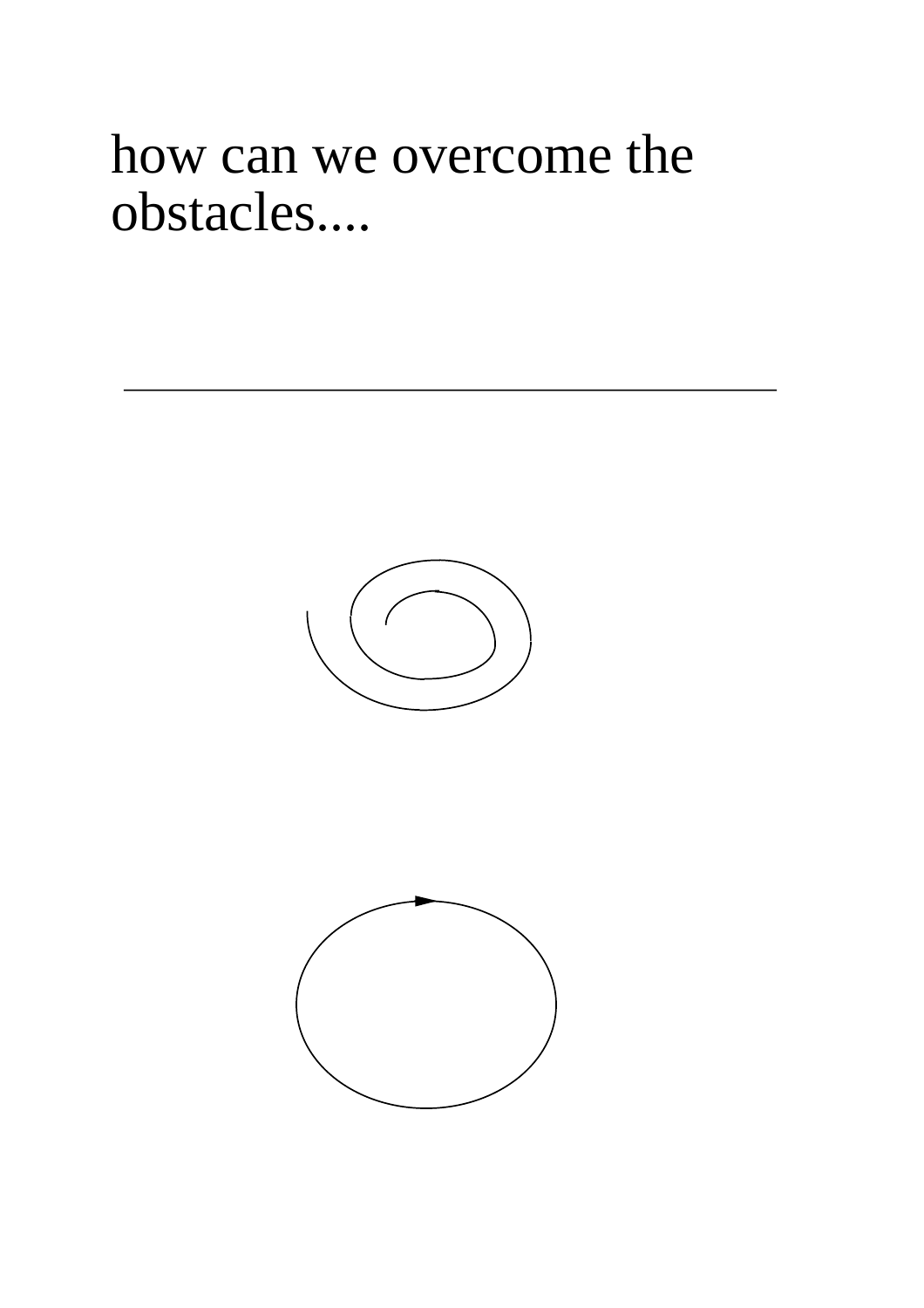type of the process model (actual in use)



[STROHM 1990, analyzed projects N=79]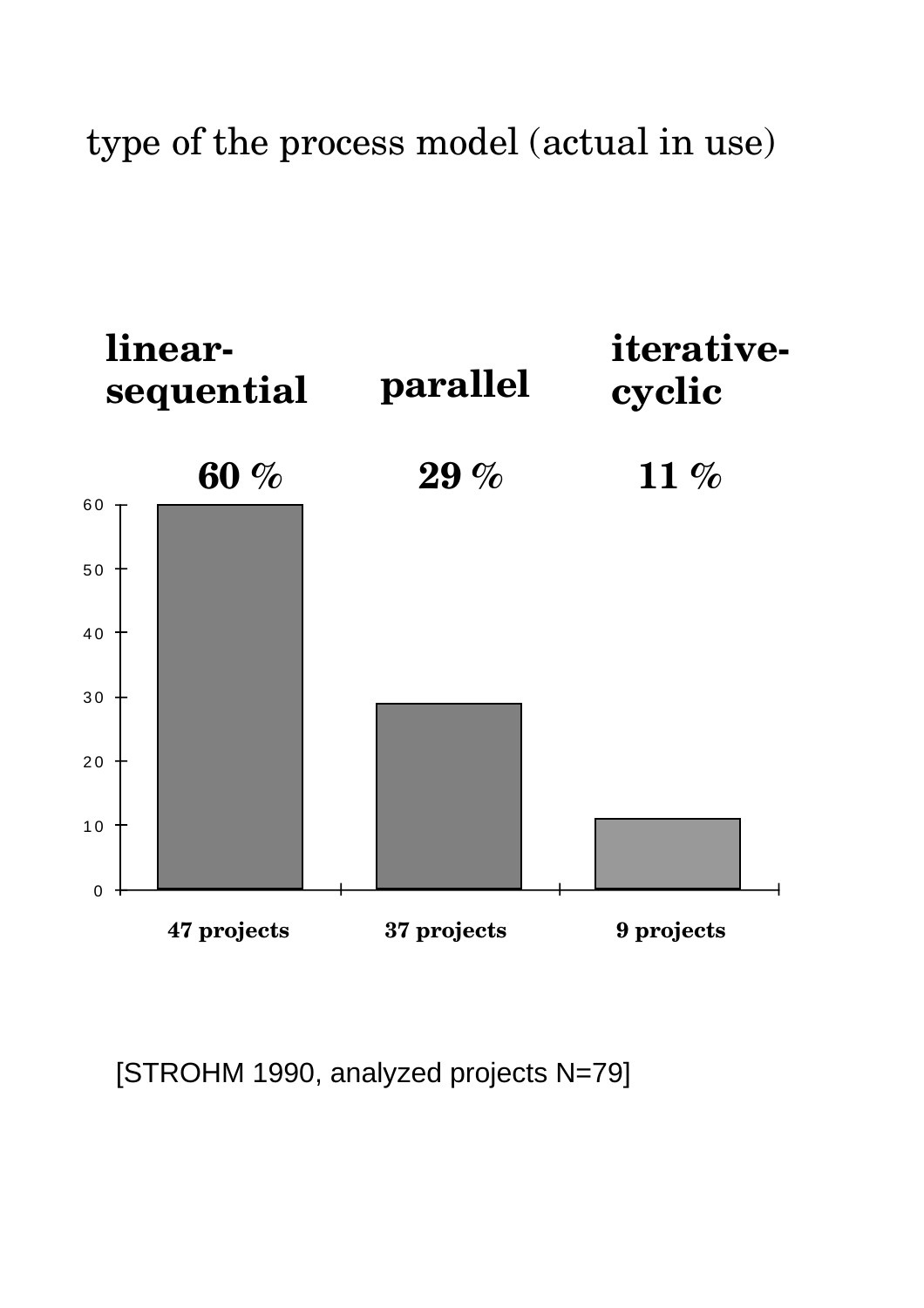type of the process model (ideal procedure)



[SPINAS & WAEBER, 1991, analyzed companies N=10]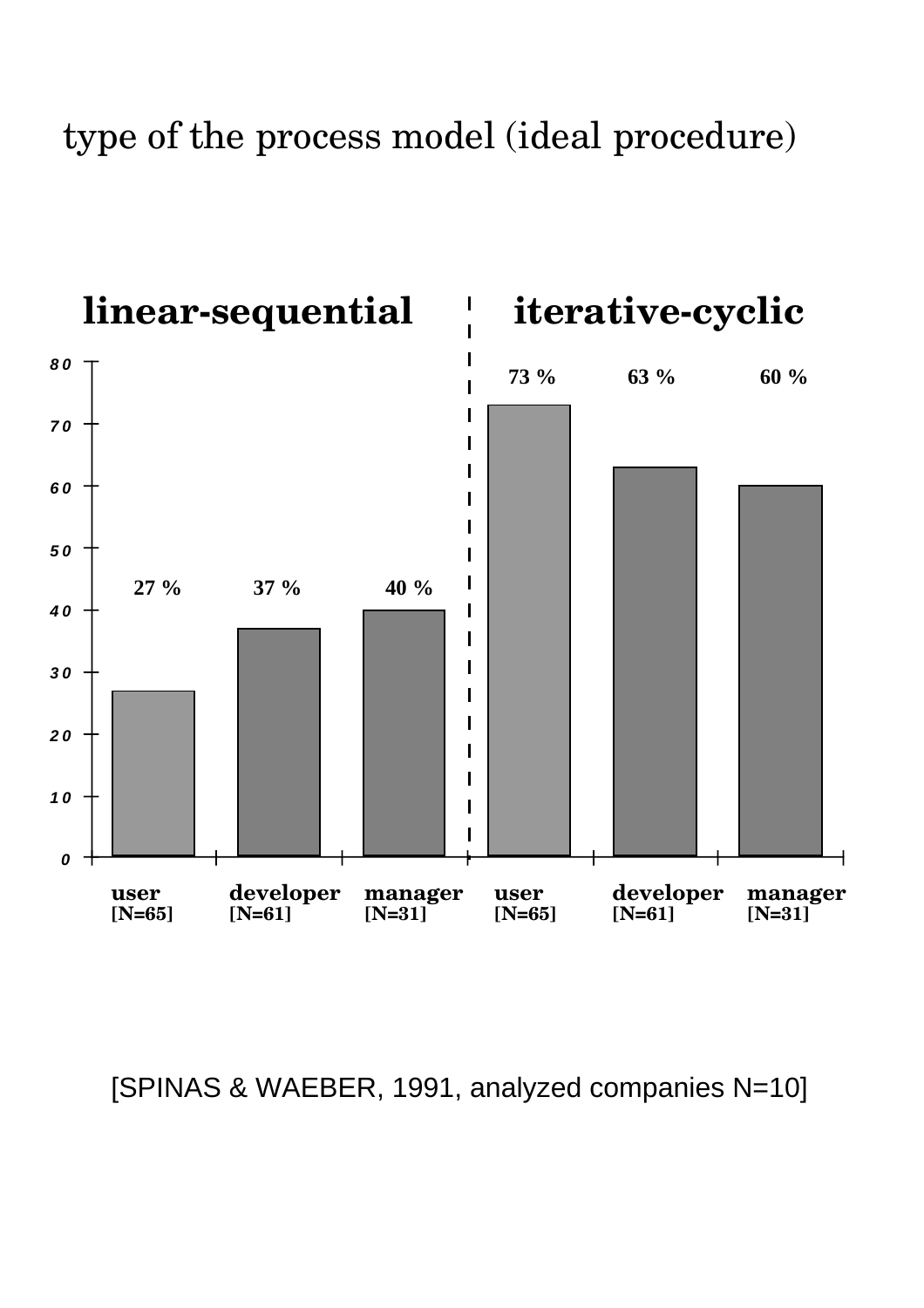# the optimization cycle

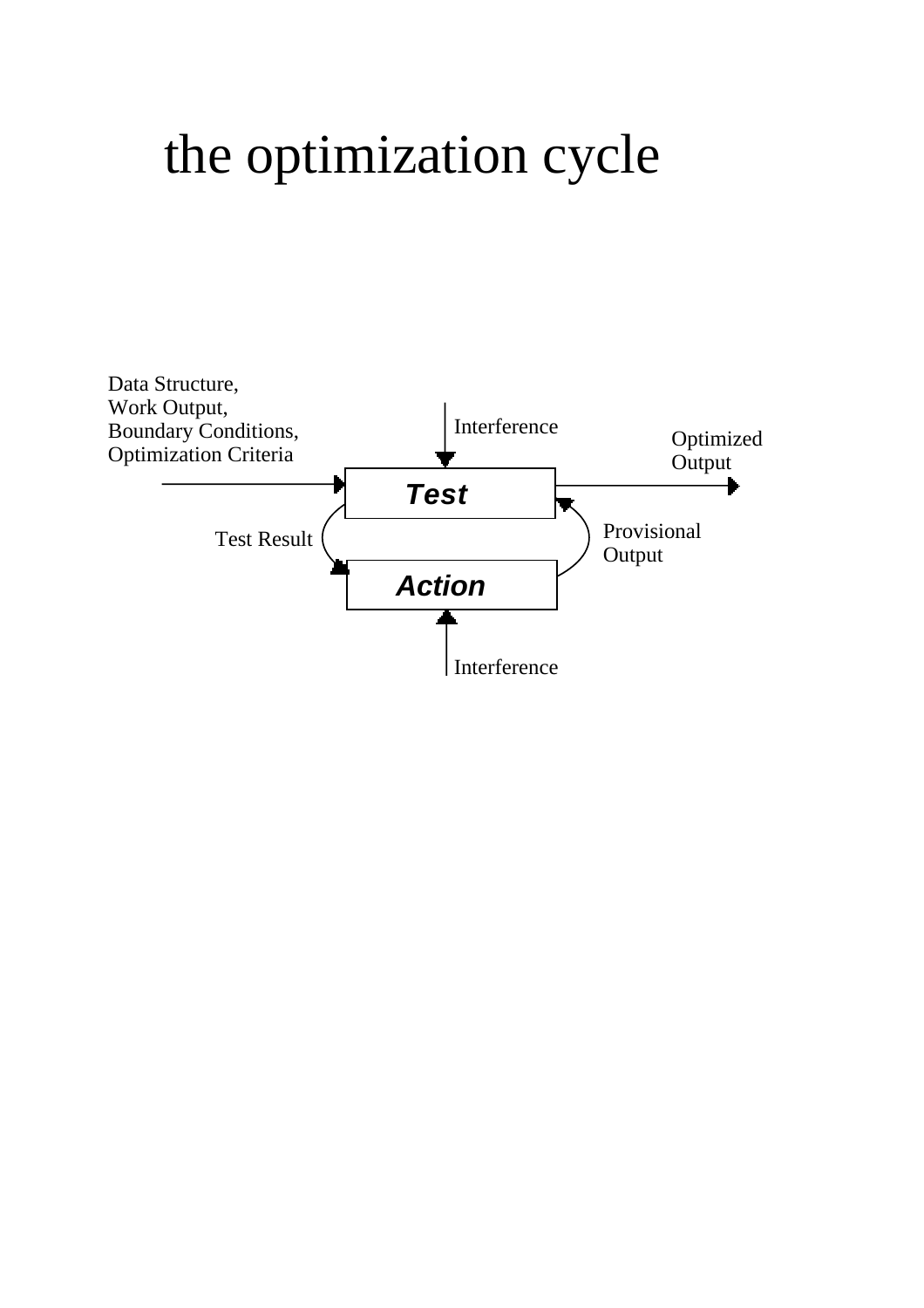## **The Four Quadrant-Model**

[BOSS-project, Rauterberg 1991]

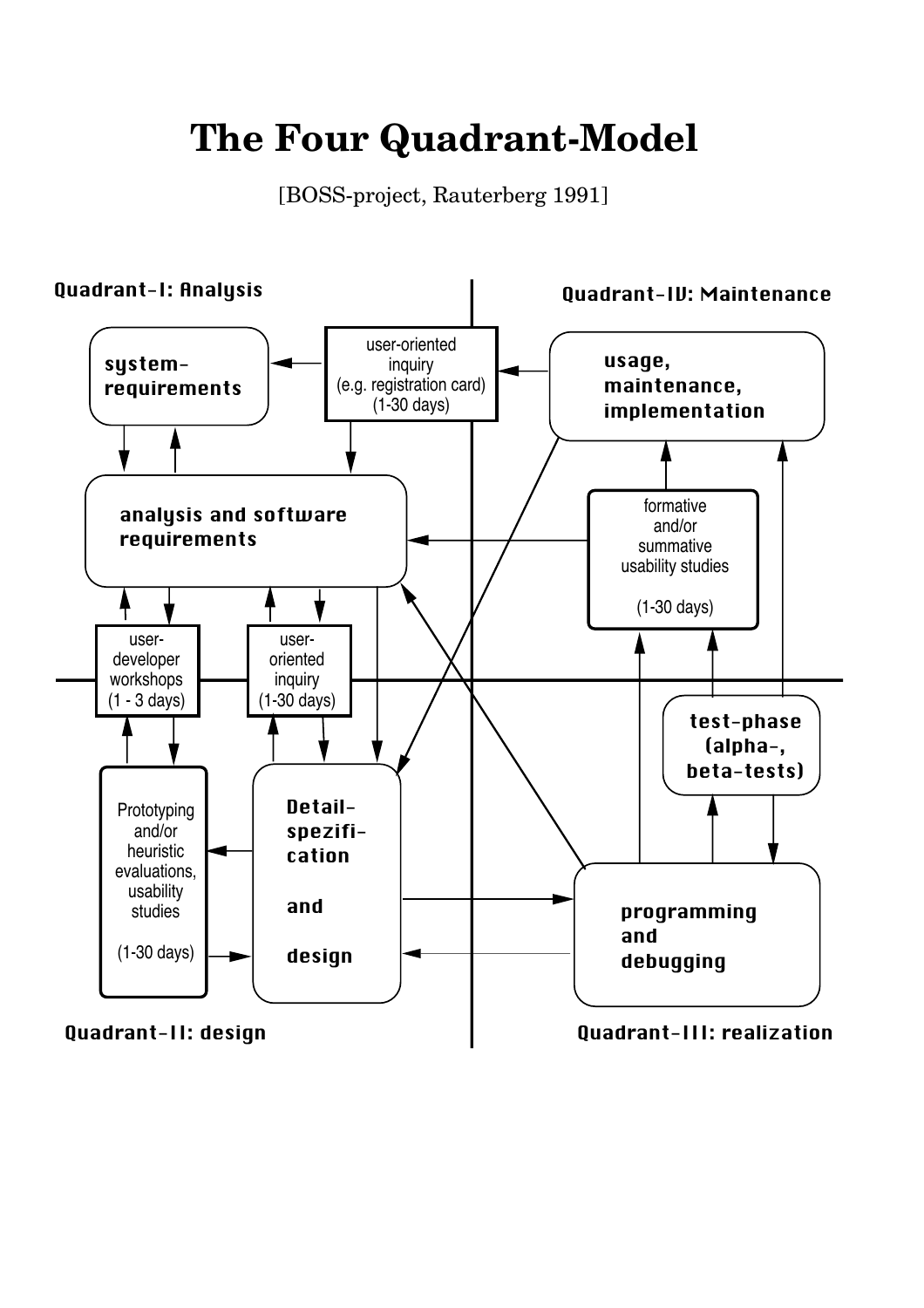#### **Number of phase steps back**

**(IPAS-project, Hesse 1993)**



**sample:**

- **39 reported explicit loops**
- **29 software projects**
- **156 answers regarding phase**

**progress**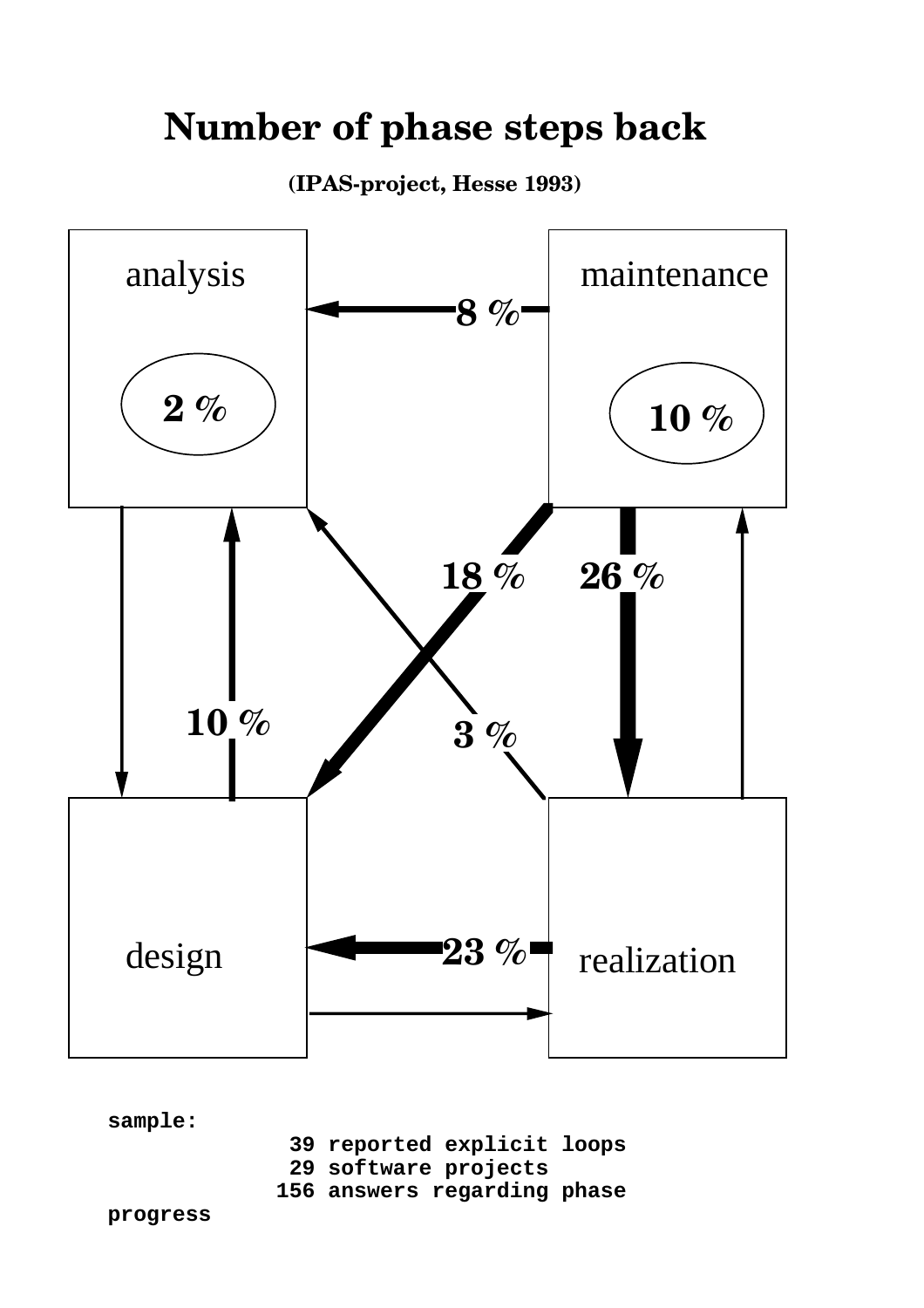# methods for user participation

discussion / workshop /fokus group

- verbal
- metaplan
- flip-charts etc.

simulation

- sketches
- mock-ups
- semi-formalistic
- task oriented tests

prototyping

- horizontal
- vertical
- formative evaluation

versioning

• summative evaluation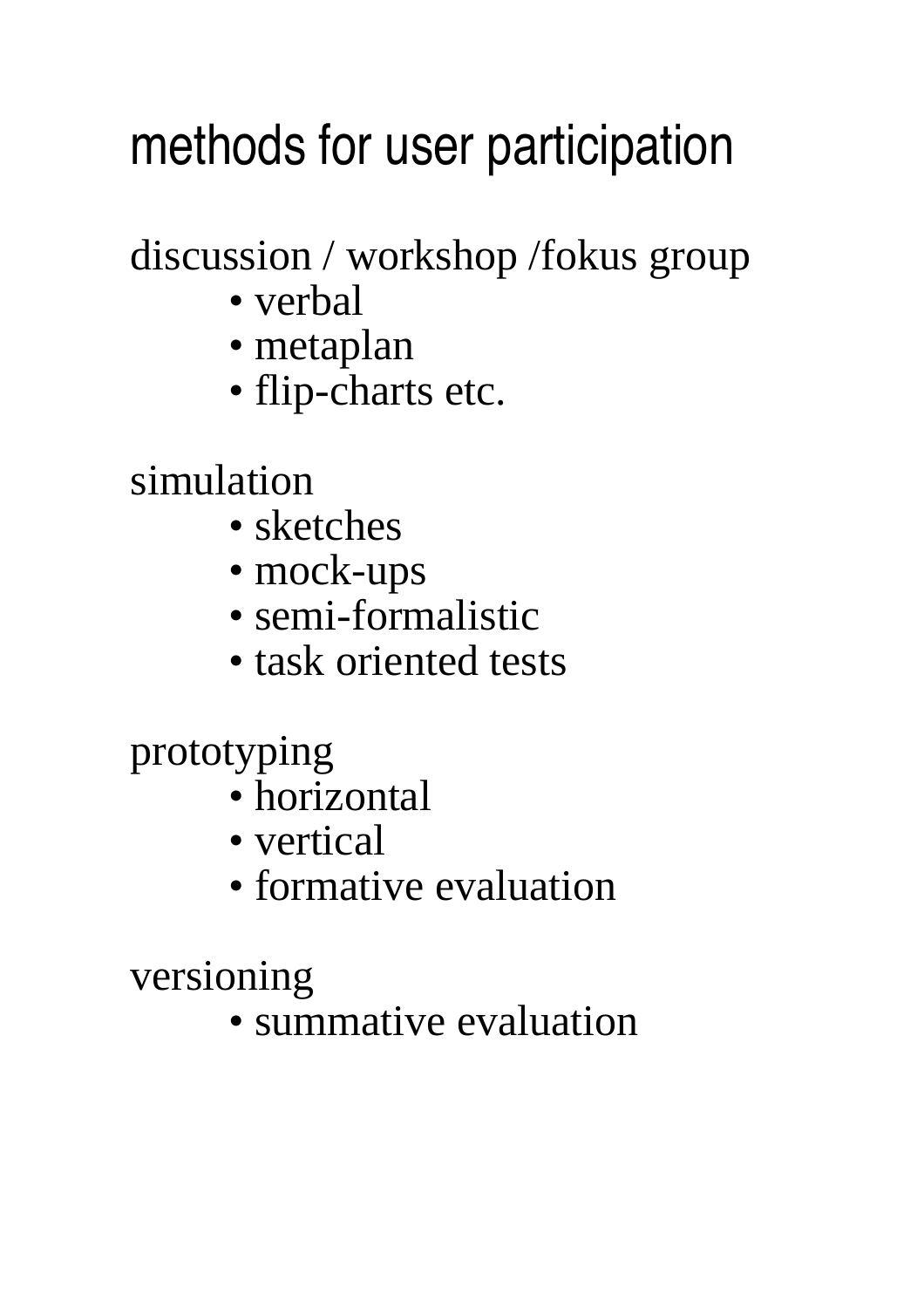# comparing the use and value of coordination techniques



Use of Coordination Techniques

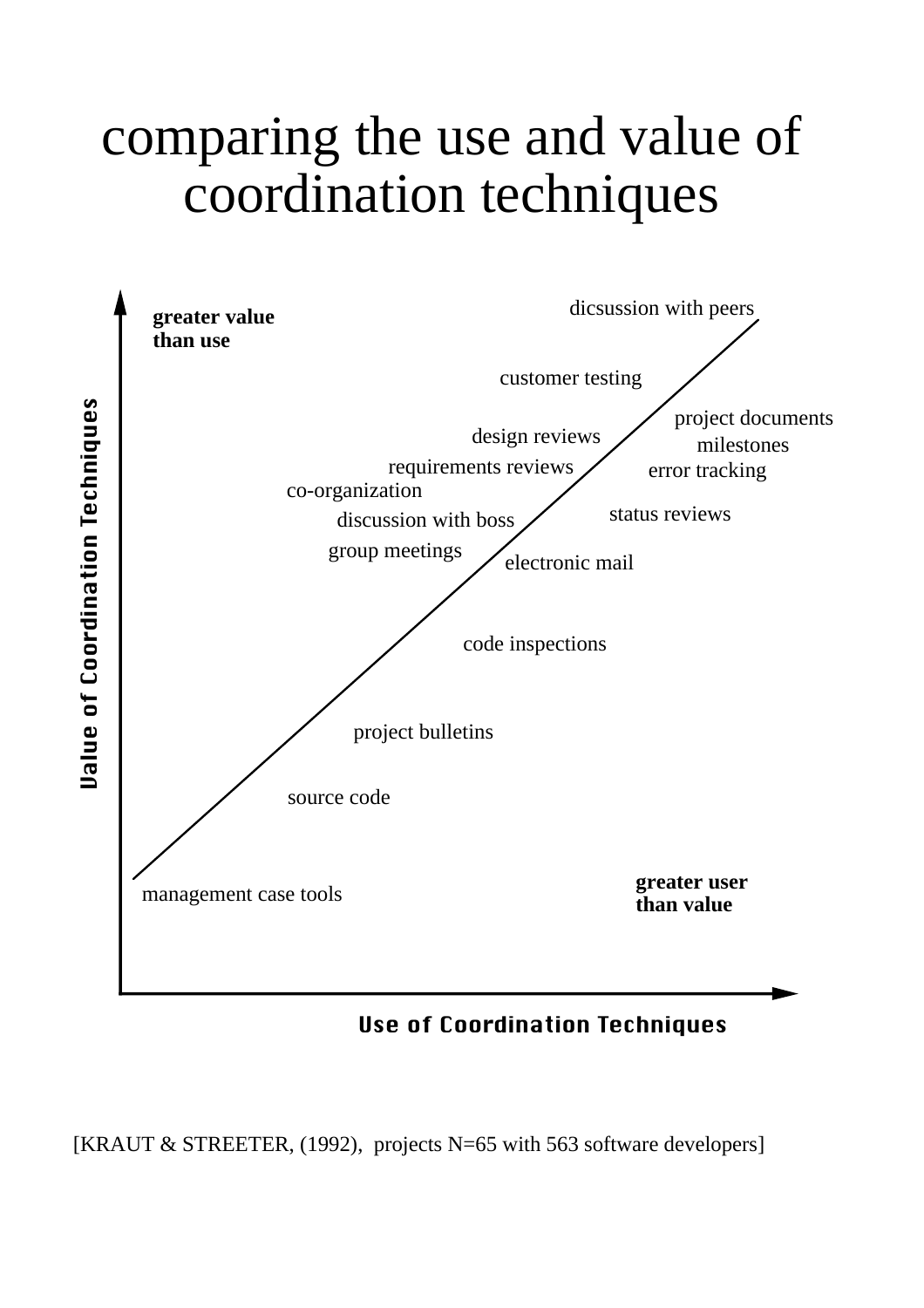#### **Conceptual Model-I**



**empirical results: 4 studies "***support***", 2 studies "***mix***", 2 studies "***not supported***"**

#### **Conceptual Model-II**



**empirical results: 3 studies "***support***", 0 studies "***mix***", 1 studies "***not supported***"**

**empirical results: 3 studies "***support***", 1 studies "***mix***", 0 studies "***not supported***"**

#### **Conceptual Model-III**



**empirical results: 2 studies "***support***", 0 studies "***mix***", 1 studies "***not supported***"**

**empirical results: 1 studies "***support***", 1 studies "***mix***", 1 studies "***not supported***"**

**empirical results: 0 studies "***support***", 3 studies "***mix***", 0 studies "***not supported***"**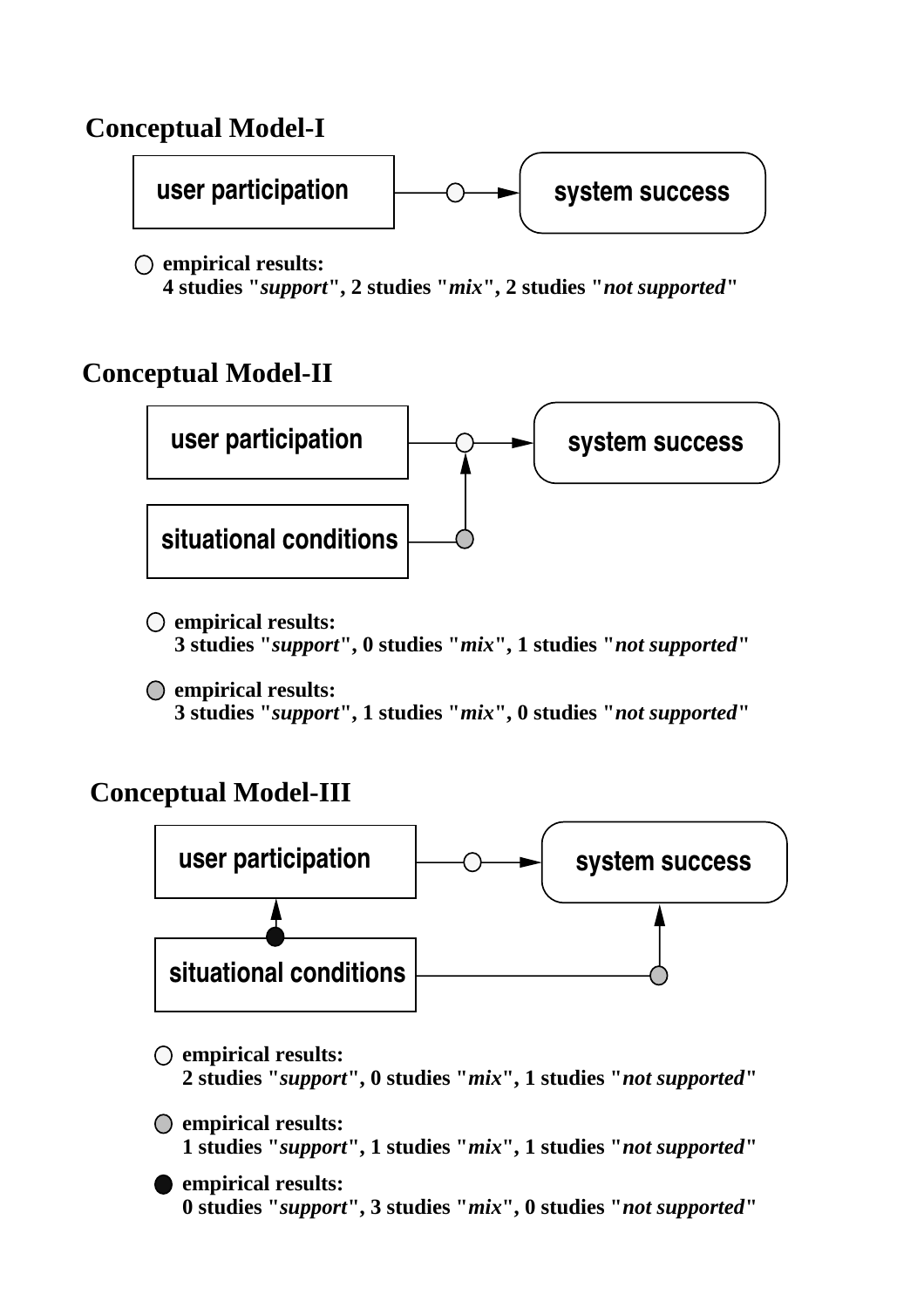# **Process Maturity Level Model**  [Humphrey 1990]

**Level**

initial repeatable defined managed optimizing **0 1 2 3 4 process measurement process definition basic management control process control**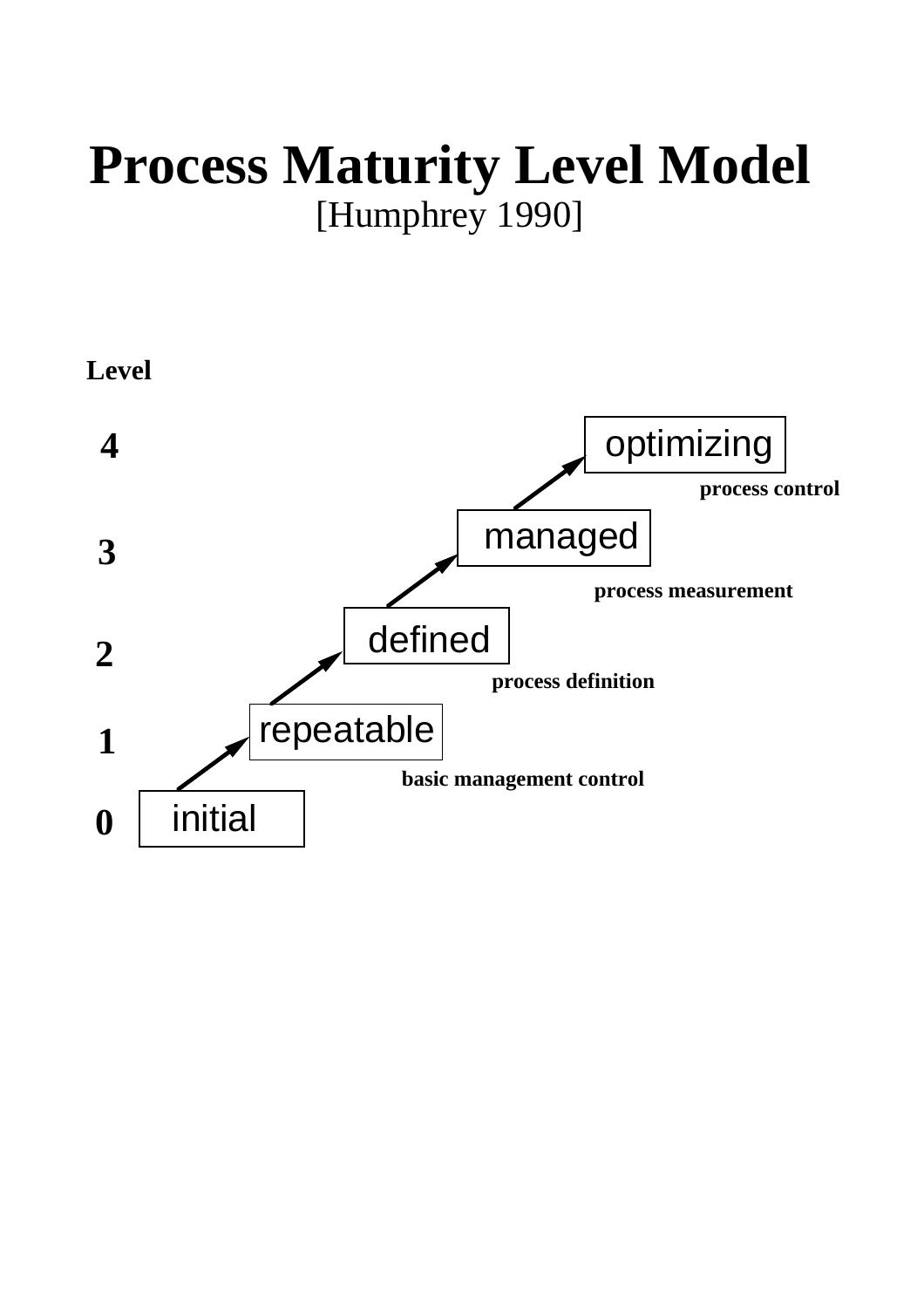# **Summary**

The more effort at the beginning, the less cost at the end.

Requirements analysis is a social process, so methods of work and organizational design are absolutely necessary.

User participation in the context of iterative-cyclic software development leads to optimal results.

The iterative-cyclic process model can be described as a collection of meshed optimization cycles.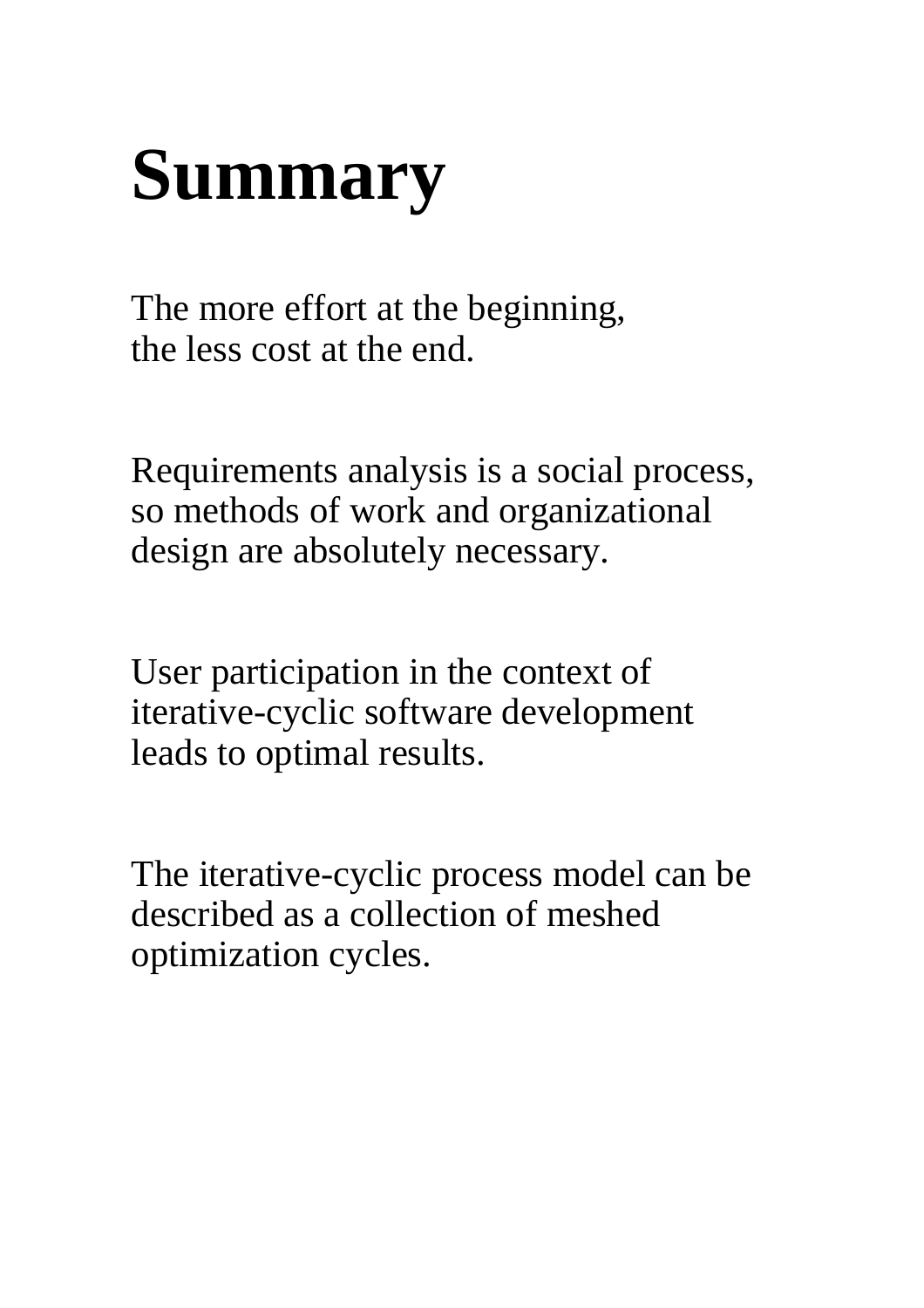# **The Bermuda Triangle**

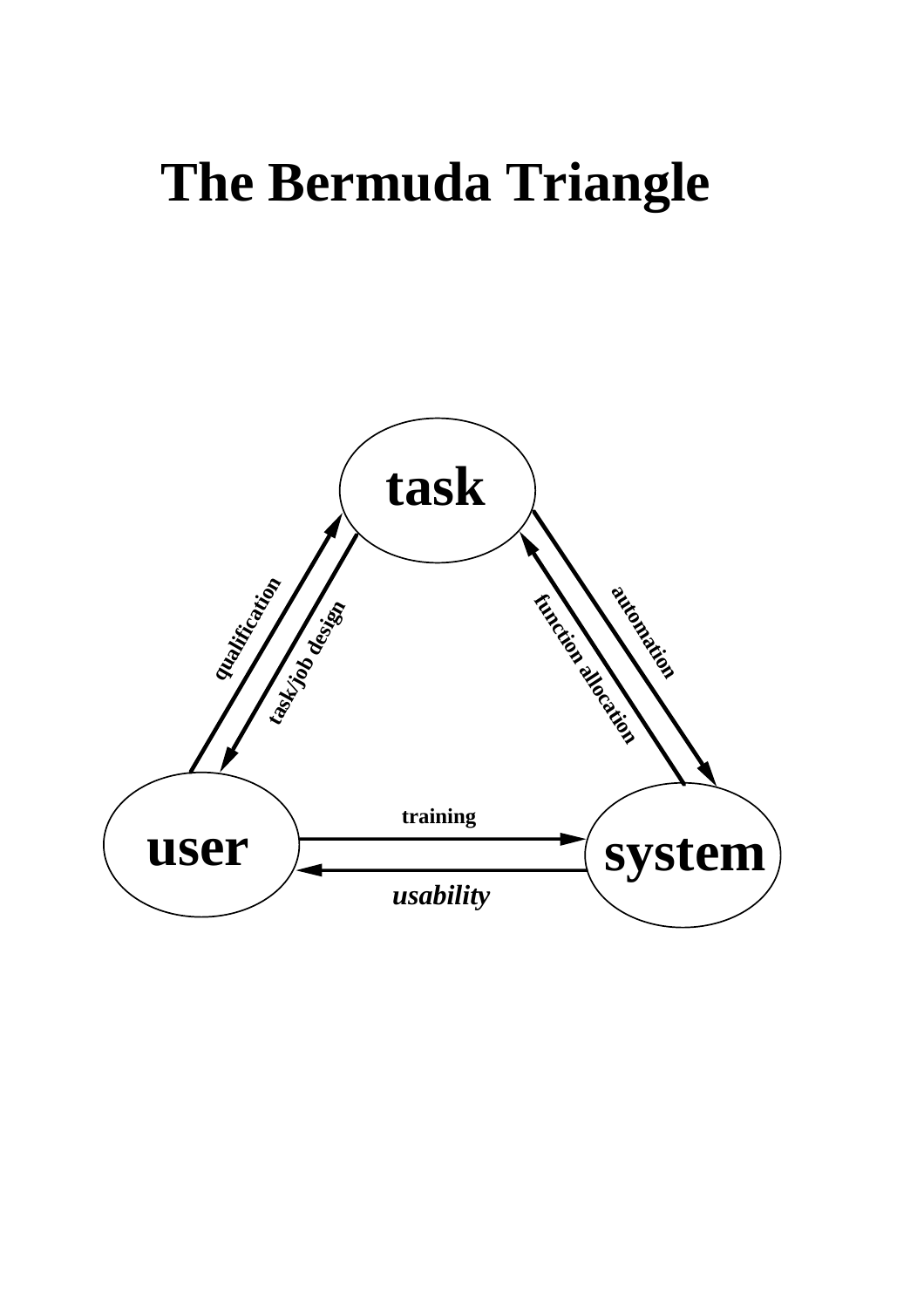### **a classification of existing methods**

## user's involvement



effort and costs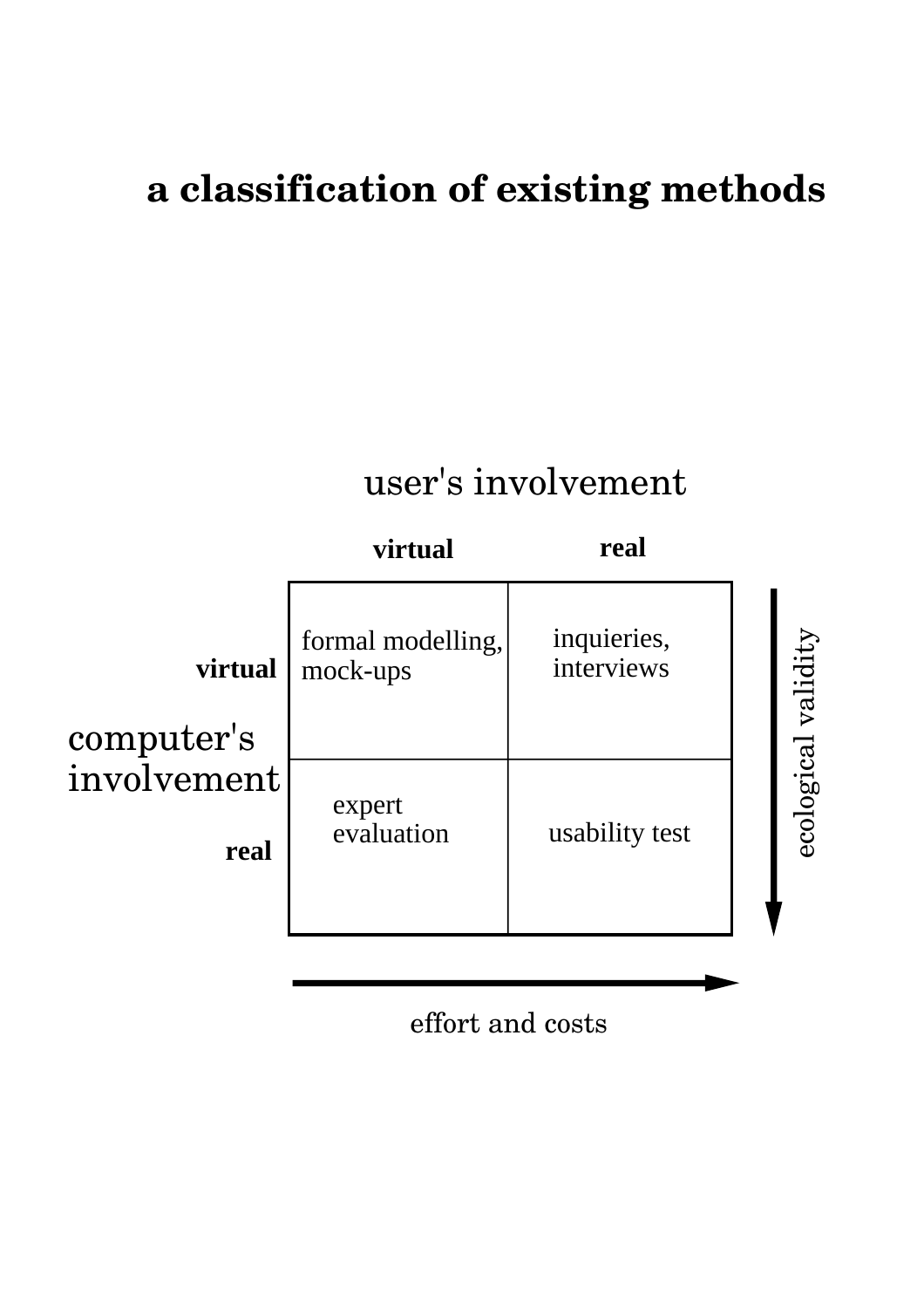# **Usability Methods**

Usability inspection is the name of a set of highly costeffective methods for finding usability problems and improving the usability of a user interface design by inspection.

Topics to be covered include...

- Definition of usability inspection,
- the heuristic evaluation method.
- other inspection methods.
- Relation between usability inspection methods and user testing.
- Severity of usability problems found by usability inspection.
- Cost-benefit chrarcteristics of usability inspection methods.
- Positioning inspection in the usability engineering lifecycle.

# **Evaluation**

#### Assessing the usability of an **existing design**

- finding usability problems (to fix them)
- formative evaluation: improve interface, find good/bad parts
- summative evaluation: are goals met?

Only one part of the usability engineering lifecycle (task analysis, goal setting, design, prototyping, iteration, field studies, etc.)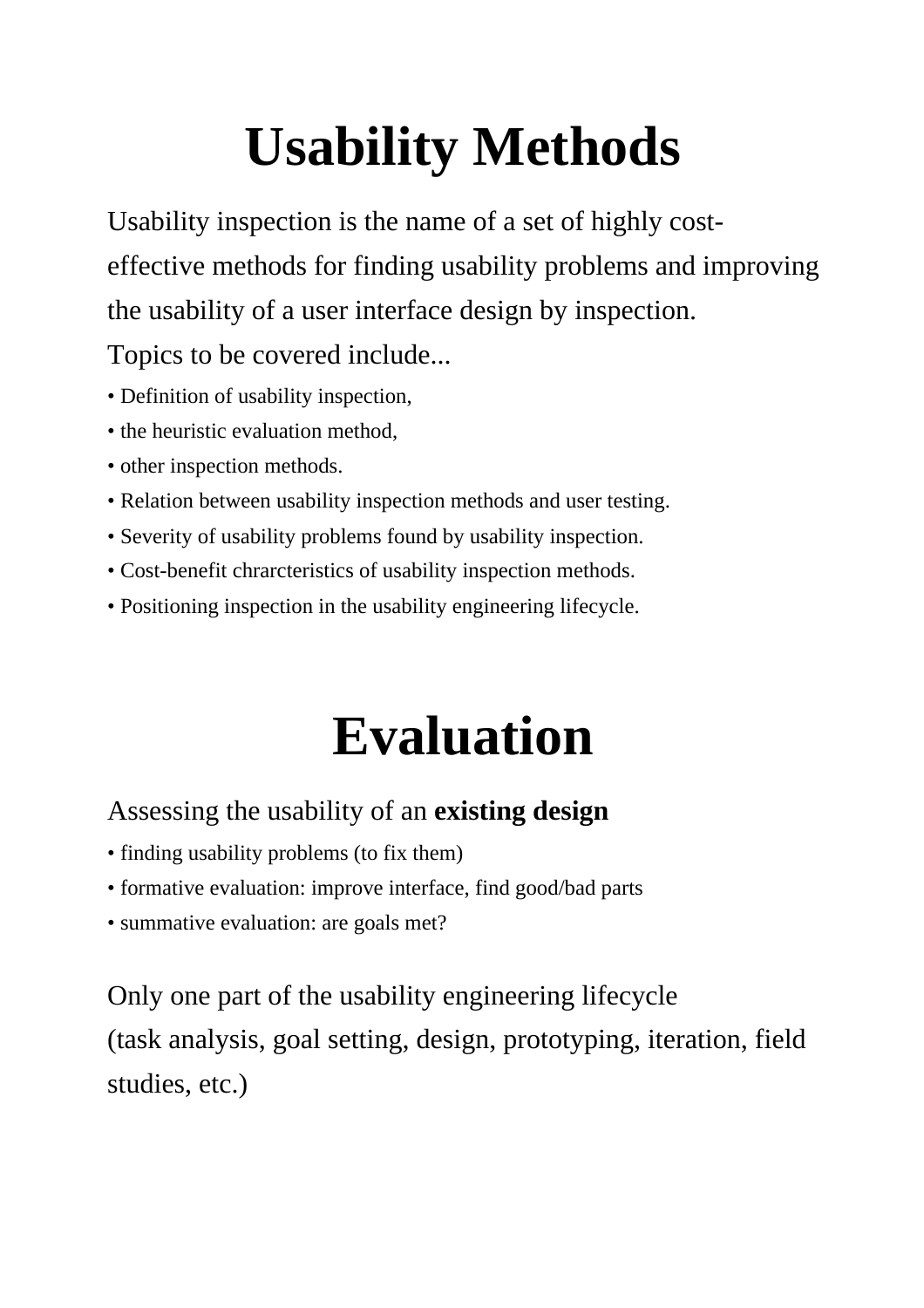# **Inspection methods**

#### • **pluralistic walkthrough** [Bias 1991]

- define a scenario (linear path through interface)
- get users, designers/developers, usability specialists in one room
- show user interface one screen at a time (e.g., overheads)
- have participants write down problems *before* discussion
- discuss the screen (let users speak first) {may use designer/developer as 'living manual' for early help}

#### • **standards inspection** [Wixon, Jones, Tse & Casaday 1994]

– have a standard expert inspect interface for compliance {may cover most of standards without much task knowledge}

#### • **consistency inspection** [Wixon, Jones, Tse & Casaday 1994]

– team of designers/developers (one from each project) inspects a set of interfaces for more than one system/application, one at a time

#### • **feature inspection** [Bell 1992]

- imagine typical user task
- list sequence of features used to accomplish the task
- check for long sequences, cumbersome steps, additional knowledge, etc.

#### • **cognitive walkthrough** [Polson, Lewis, Rieman & Wharton 1992]

- imagine typical user task
- use the system to perform the task, 'defining' the correct solution sequence
- hand-simulate user's problem solving process at each step
- check if user's goal/memory leads to the defined solution sequence

#### • **quantitative metrics** [Rauterberg 1994]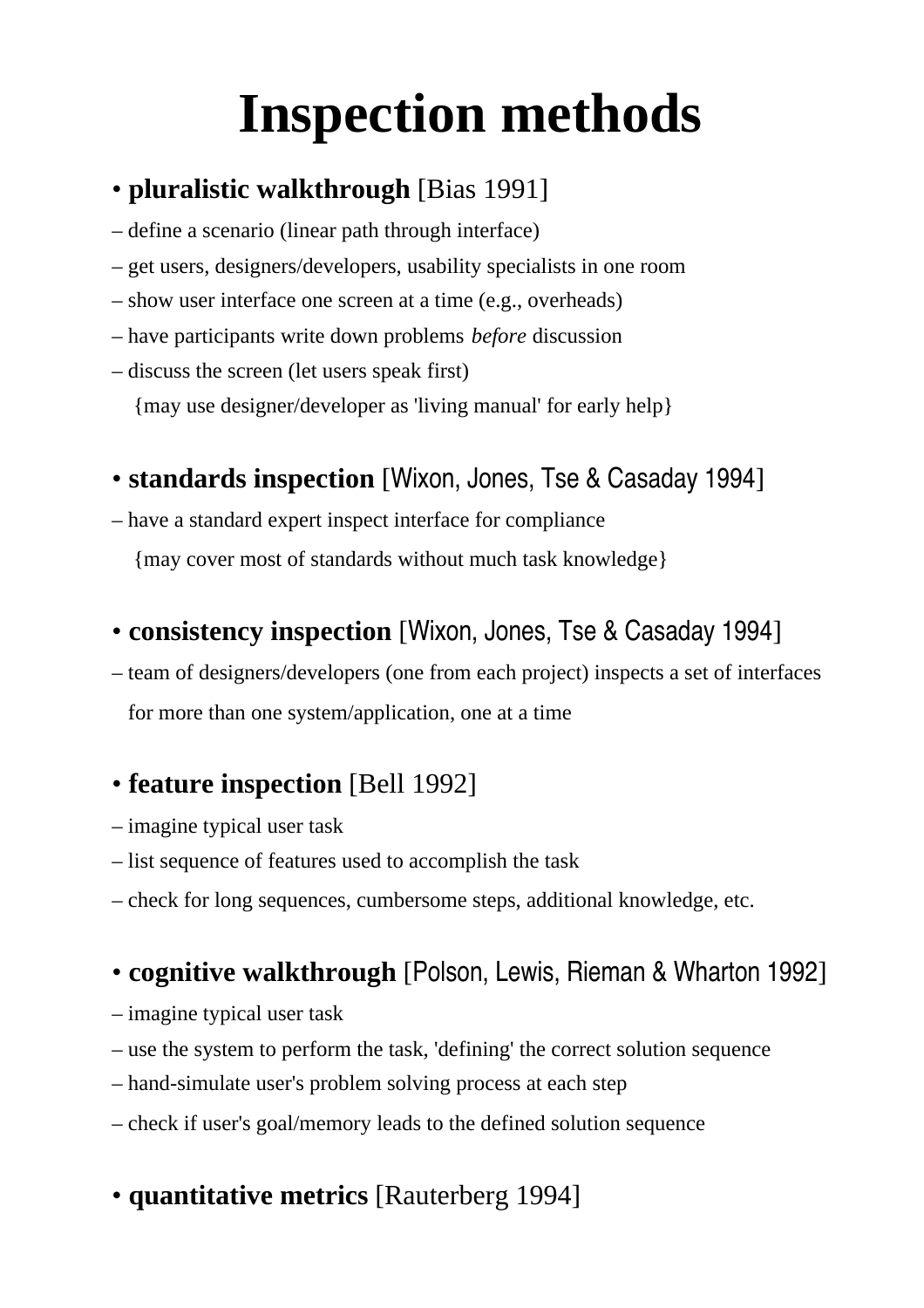# **Evaluation methods**

#### • highly informal evaluation: **heuristic evaluation**

Look at interface and make lists of its problems [Nielsen and Molich 1990]:

– according to checklist of established usability heuristics

– may also apply any additional usability knowledge

Two or more passes through interface:

– inspect flow of interface

– inspect each screen (dialog box, system message, etc.), one at a time

Typical session length: 1–2 hours.

May use observer to help evaluator and note problems mentioned.

Afterwards: aggregate lists of problems from multiple evaluators

#### • informal evaluation: **usability inspection**

Goals to be met in a somewhat systematic way:

– generate list of usability problems (main goal)

- contribute to building design rationale (artifact inspection)
- provide feedback in design courses [Nielsen et al. 1992]
- evolve a parallel design [Nielsen 1993]

Tools support for inspection:

– mostly none

- online forms for cognitive walkthroughs [Lewis et al. 1992]
- online/hypertext guidelines/standards documents
- CSCW tools for team heuristic evaluations

(show panel to be discussed for annotation/drawing/pointing)

#### • structured evaluation: **usability tests**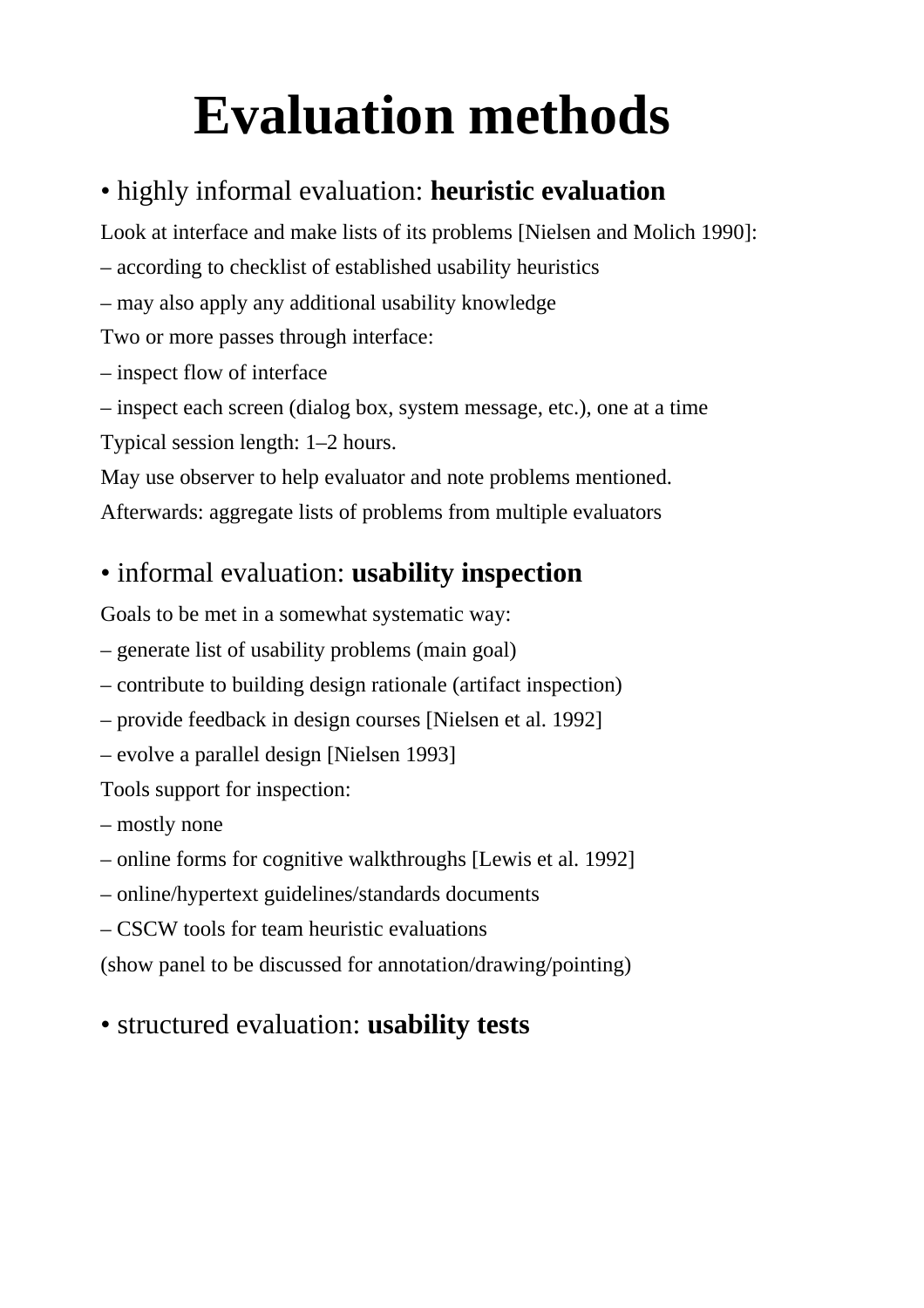# **Efficiency of Inspection Methods**



**finding problems (mean of 6 evaluation studies) [Nielsen 1993]**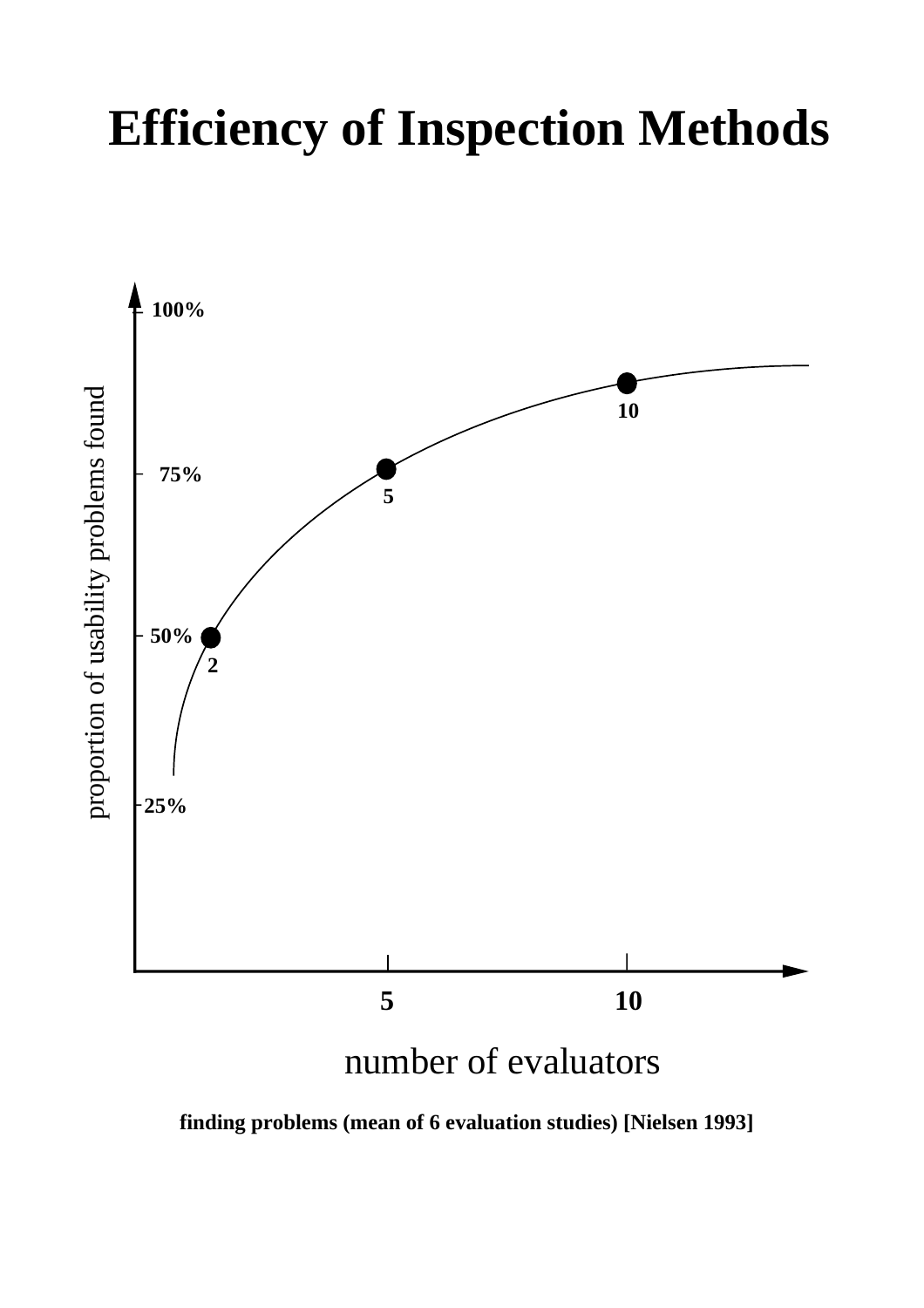# **Heuristic Evaluation (1):**

(see [Molich and Nielsen 1990, Nielsen 1993])

#### • simple and natural dialog:

Dialogs should not contain information which is irrelevant or rarely needed. Every extra unit of information in a dialog competes with the relevant units of information and disminishes their relevative visibility. All information should appear in a natural and logical order.

#### • speak the user's language:

The dialog should be expressed clearly in words, phrases and concepts familiar to the user, rather than in system-oriented terms.

#### • minimize the user's memory load:

The user should not have to remember information from one part of the dialog to another. Instructions for use of the system should be visible or easily retrievable whenever appropriate.

#### • consistency:

Users should not have to wonder whether different words, situations, or actions mean the same thing.

#### • feedback:

The system should always keep users informed about what is going on, through appropriate feedback within reasonable time.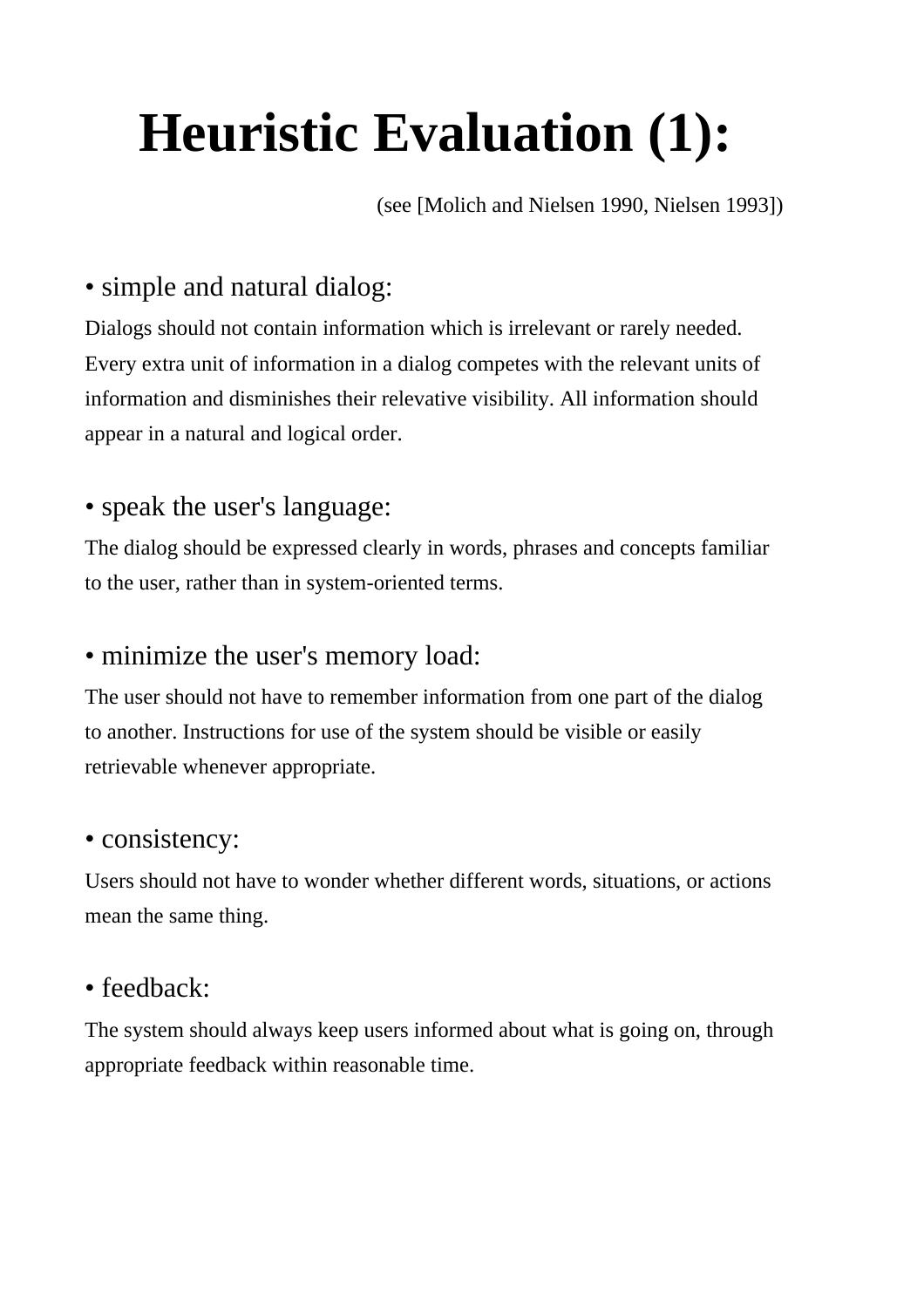# **Heuristic Evaluation (2):**

(see [Molich and Nielsen 1990, Nielsen 1993])

#### • clearly marked exits:

Users often choose system functions by mistake and will need a clearly marked 'emergency exit' to leave the unwanted state without having to go through an extended dialog.

#### • shortcuts:

Accelerators–unseen by the novice user–may often speed up the interaction for the expert user such that the system can cater to both inexperienced and experienced users.

#### • good error messages:

Error messages should be expressed in plain language (no codes), precisely indicate the problem, and constructively suggest a solution.

#### • prevent errors:

Even better than good error messages is a careful design which prevents a problem from occurring in the first place.

#### • help and documentation:

Even though it is better if the system can be used without documentation, it may be necessary to provide help and documentation. Any such information should be easy to search, focused on the user's task, list concrete steps to be carried out, and not be too large.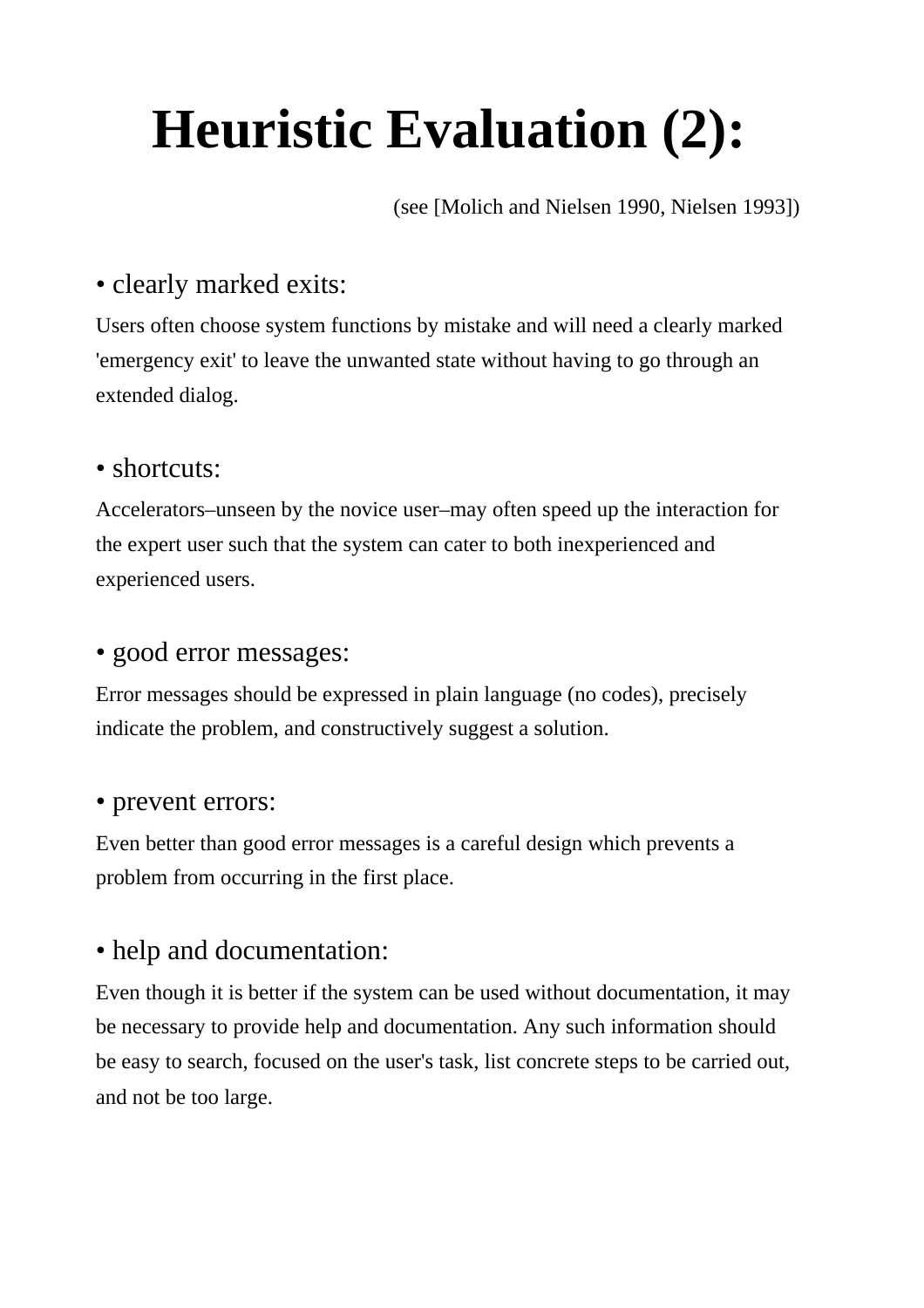### **Inspection/Evaluation methods and Task scenario**

| no task scenario       | partly                                                                 | full task scenario    |
|------------------------|------------------------------------------------------------------------|-----------------------|
| heuristic evaluation   | <b>heuristic inspection</b> (if<br>evaluator lack domain<br>knowledge) | feature inspection    |
| standards inspection   |                                                                        | cognitive walkthrough |
| consistency inspection | pluralistic walkthrough                                                | user testing          |
| quantitative metrics   |                                                                        |                       |
|                        |                                                                        |                       |

**Note: without a task scenario you can** 

- **+ reach a broader inspection coverage**
- **+ evaluates 'corners' of interface**
- **overlook some task-interface mismatches**

#### **Inspection/Evaluation methods and Evaluators**

| team<br>(3-5 indepent eval.)                      | expert                                                                    | user              |
|---------------------------------------------------|---------------------------------------------------------------------------|-------------------|
| pluralistic walkthrough<br>consistency inspection | without domain knowledge:<br>standards inspection<br>quantitative metrics | usability testing |
| heuristic evaluation                              | with domain knowledge:<br>feature inspection<br>cognitive walkthrough     |                   |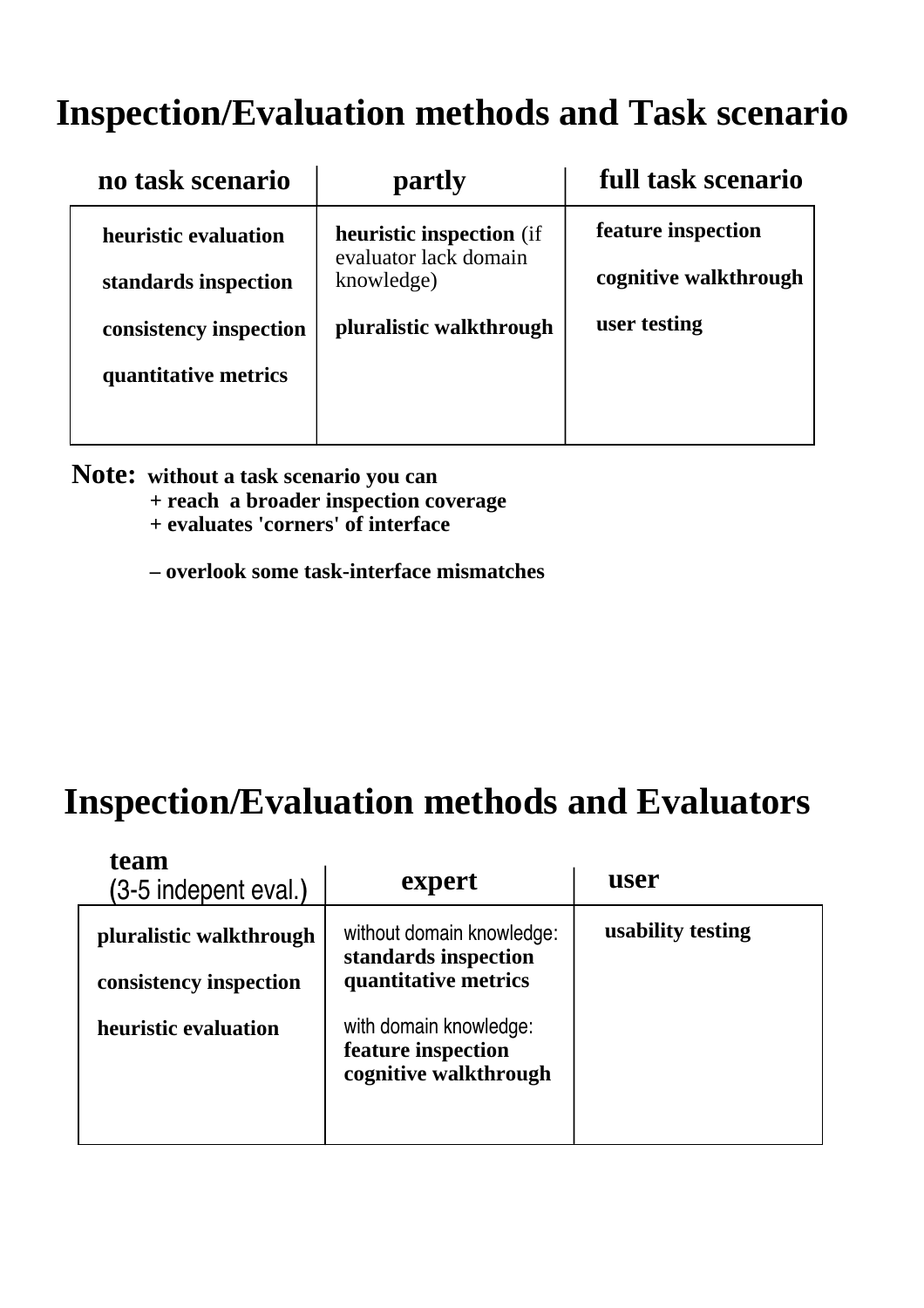# **Inspection of Paper Designs**

## **Advantages**

- paper mock-up allows evaluation early in lifecycle
- possible because inspection does not rely on use of system
- heuristic evaluation may perform better with paper **interfaces**

## **Disadvantages**

• 'missing dialog element' problems are much harder to find [they are slightly easier to find in running interfaces]

# **Note:**

mostly, same problems easy/hard to find in heuristic evaluation

- menu choices should have consecutive numbers [easy to find on paper, hard to find on running system]
- long strings of digits (page #) hard to remember [easy to find on running system, hard to find on paper]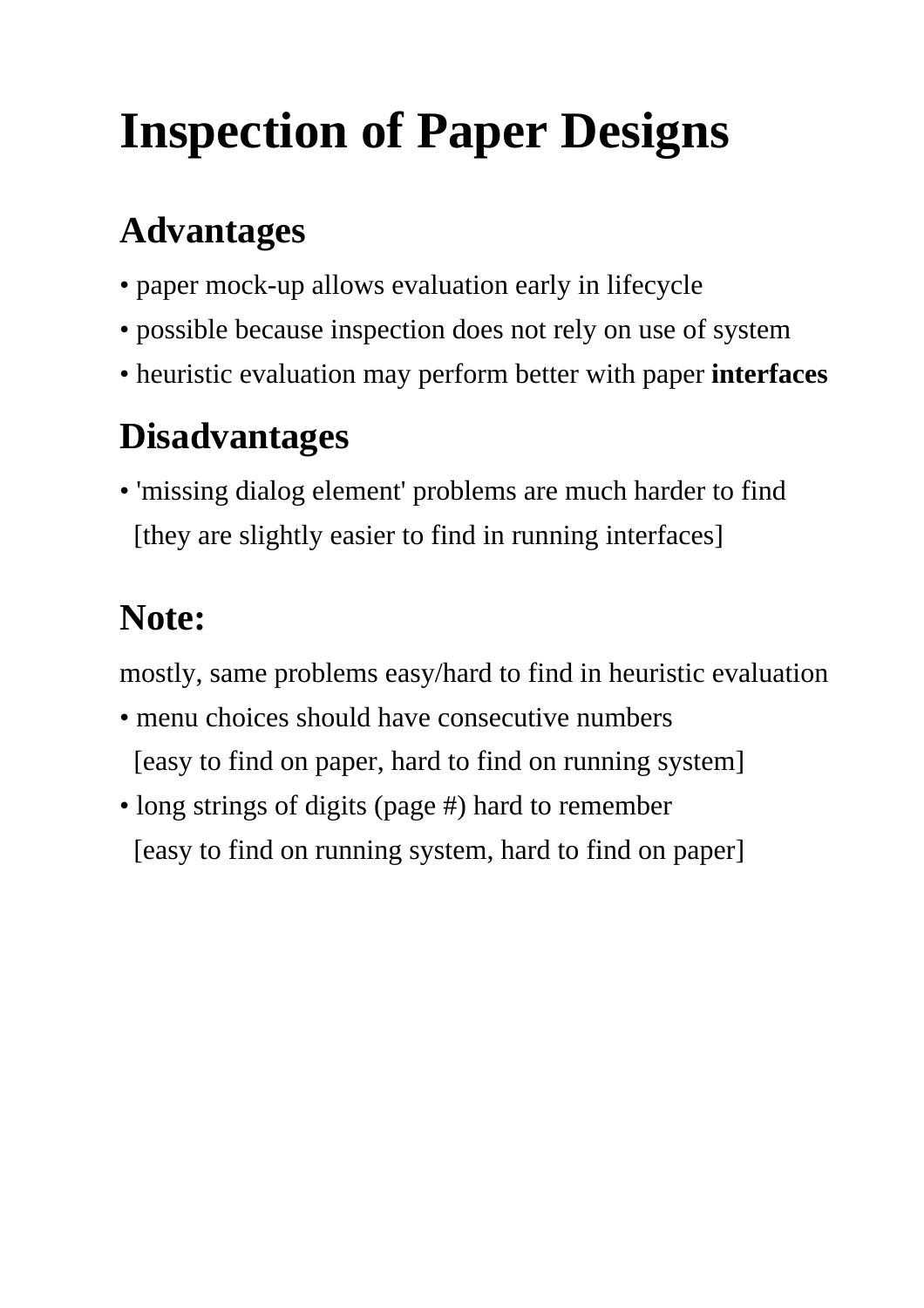# **Methods Summary**

### **Use multiple methods to supplement each other**

- feature inspection *early* in design process
- heuristic evaluation of paper mock-ups and running design
- standards and consistency inspection to coordinate projects
- alternate inspection and usability test to avoid 'wasting users'

# **Aggregate inspection results from multiple evaluators**

- individual evaluators only find about 35% of all problems
- three evaluators find about 63%; five find 74%
- base severity ratings on mean of at least three evaluators

## **Note:**

heuristic evaluation is a 'discount usability engineering' method: cheap, quick, and simple to learn/use (but use it systematically!)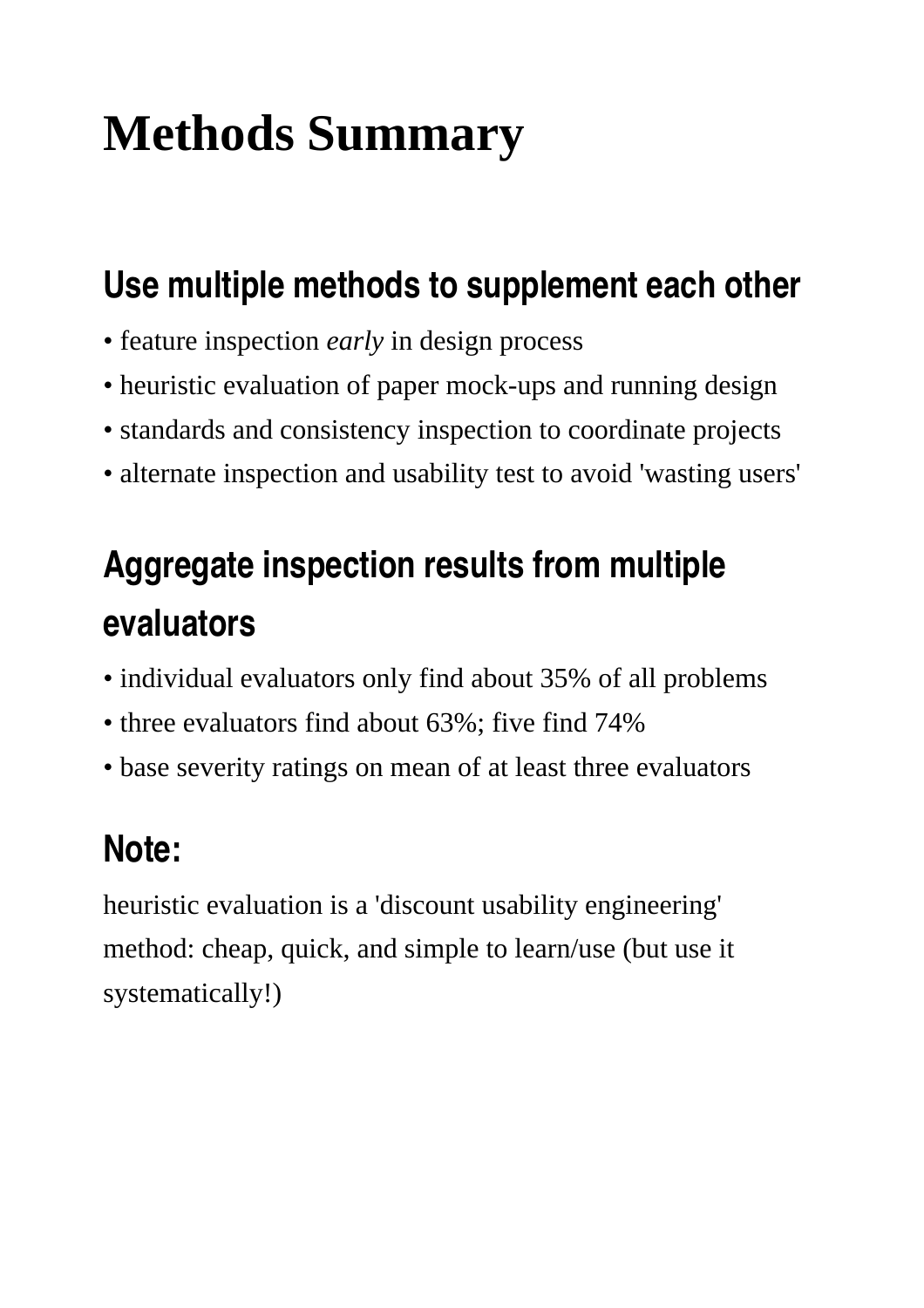# **Usability Activities**

## **Participation in the early design phase**

- paper mock-ups
- development of prototyps

### **Expert Inspection**

- interface [of running system]
- error messages
- documentation (online / print out)

**Task oriented Inspection**

**Usability Testing**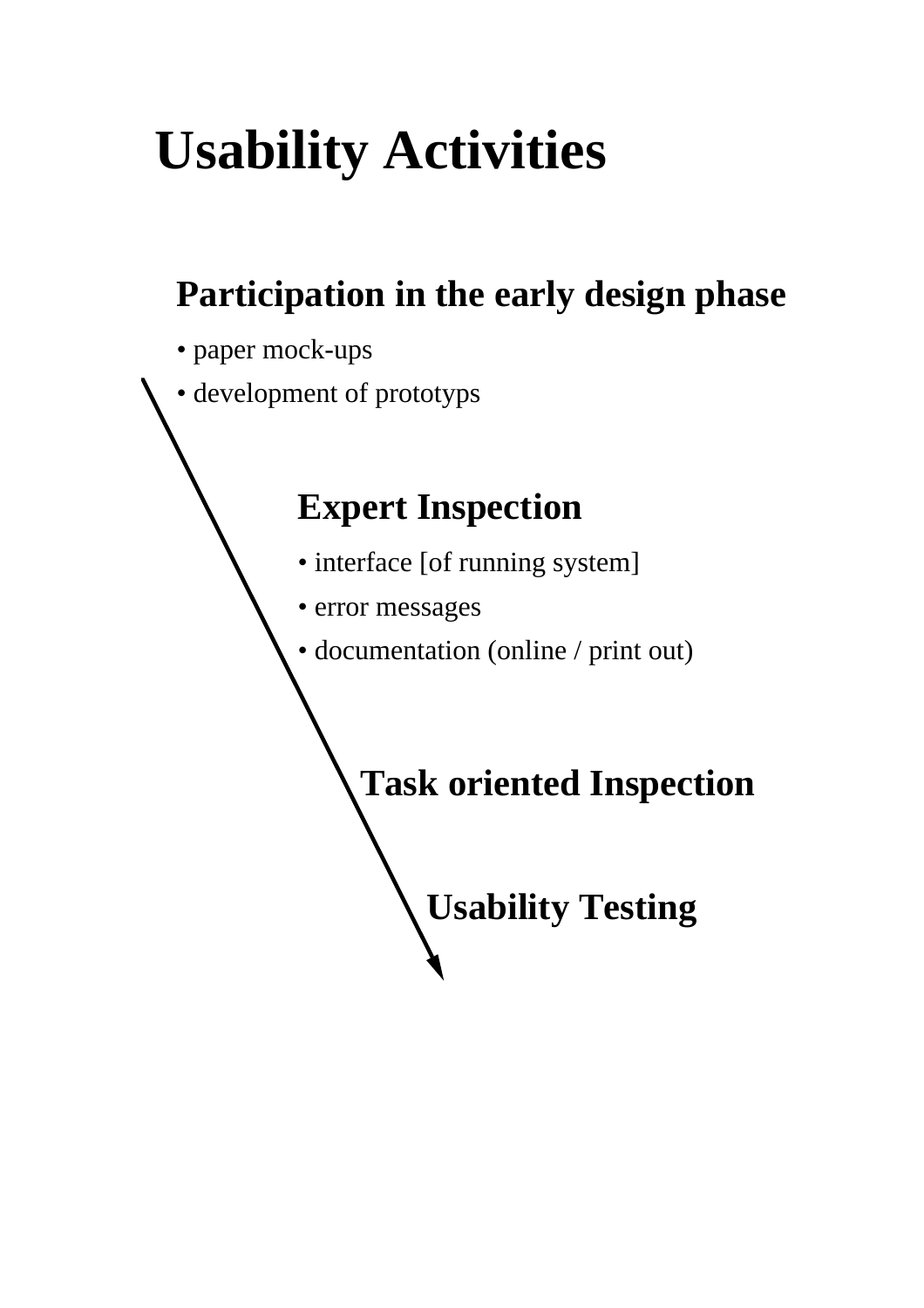# **Inspection Methods**

## **'driving questions'**

- are there any unneccessary steps?
- has the dialog structure a task oriented design?
- is the design rational/concept appropriate for the target group?
- are the error messages... really helpful?

 with context dependent hints?

 with detailed instructions?

• are different languages supported?

 date/time notation

 calendar

 numbers/digits

### **expert's role**

- try to think and decide as a user
- solve representative tasks
- don't test product features!
- make errors, behave stupid!
- forget your product knowledge, use the help system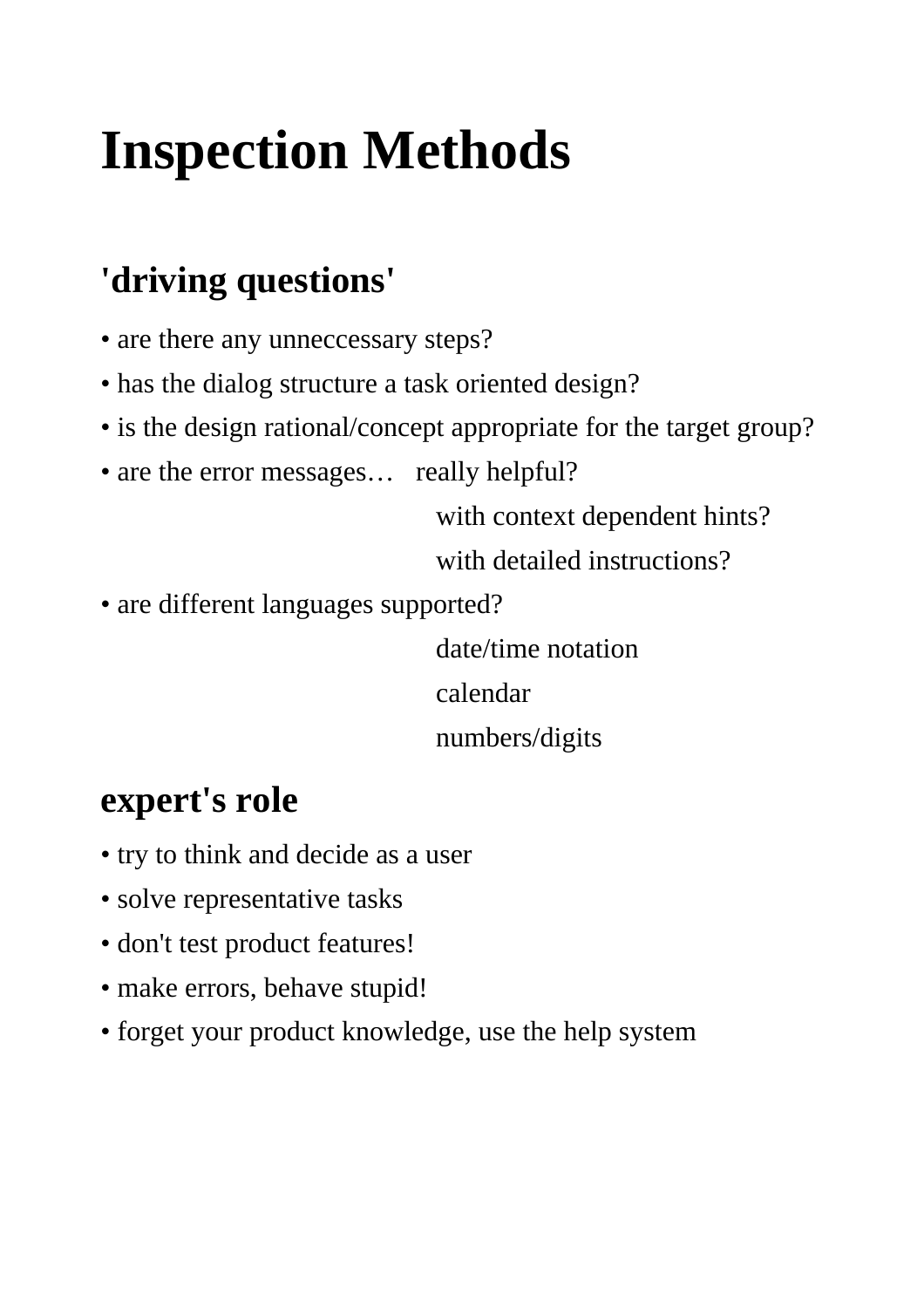# **Usability Testing (1)**

## **What is a usability test?**

"A method to register and measure the interactive quality of an interactive system."

### **Laboratory or field testing:**

run the test…

- with real end users (the 'tester')
- with representative tasks
- in a 'real' environment

record/protocoll…

- all critical incidents
- all comments of users and observers
- the subjective impressions

control/measure

• mental work load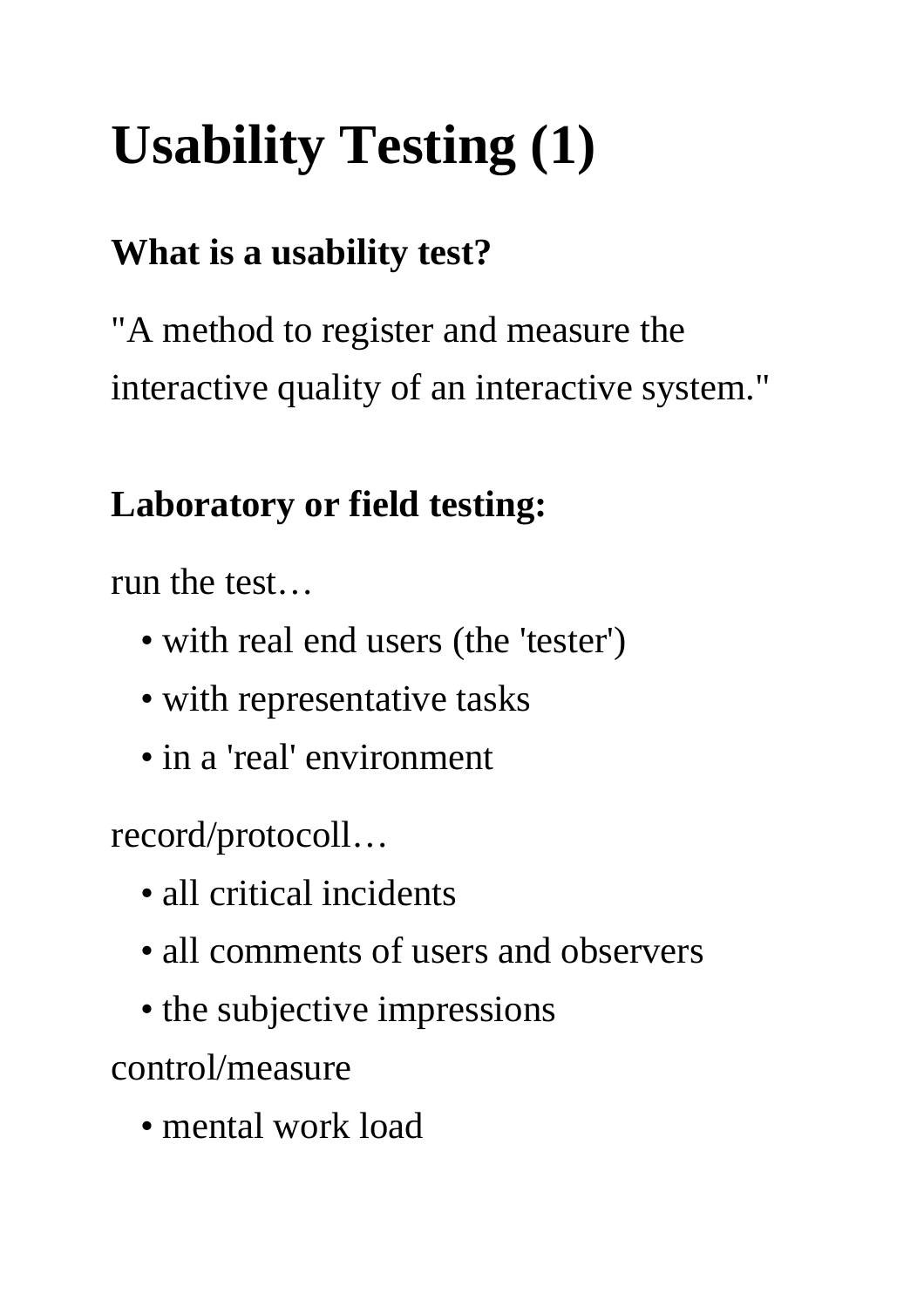# **Usability Testing (2)**

### **formative evaluation**

- one tester group ( $N \le 5$ )
- one interactive system
- ask for the testers opinion
- *aim*: to find critical incidents

#### **summative evaluation**

- two or more tester groups  $(N \geq 12)$
- measure the tester's computer experience
- two or more interface versions
- measure the mental work load
- ask for the testers opinion
- compare the performance
- analyse the data with applied statistics
- *aim*: to choose the best system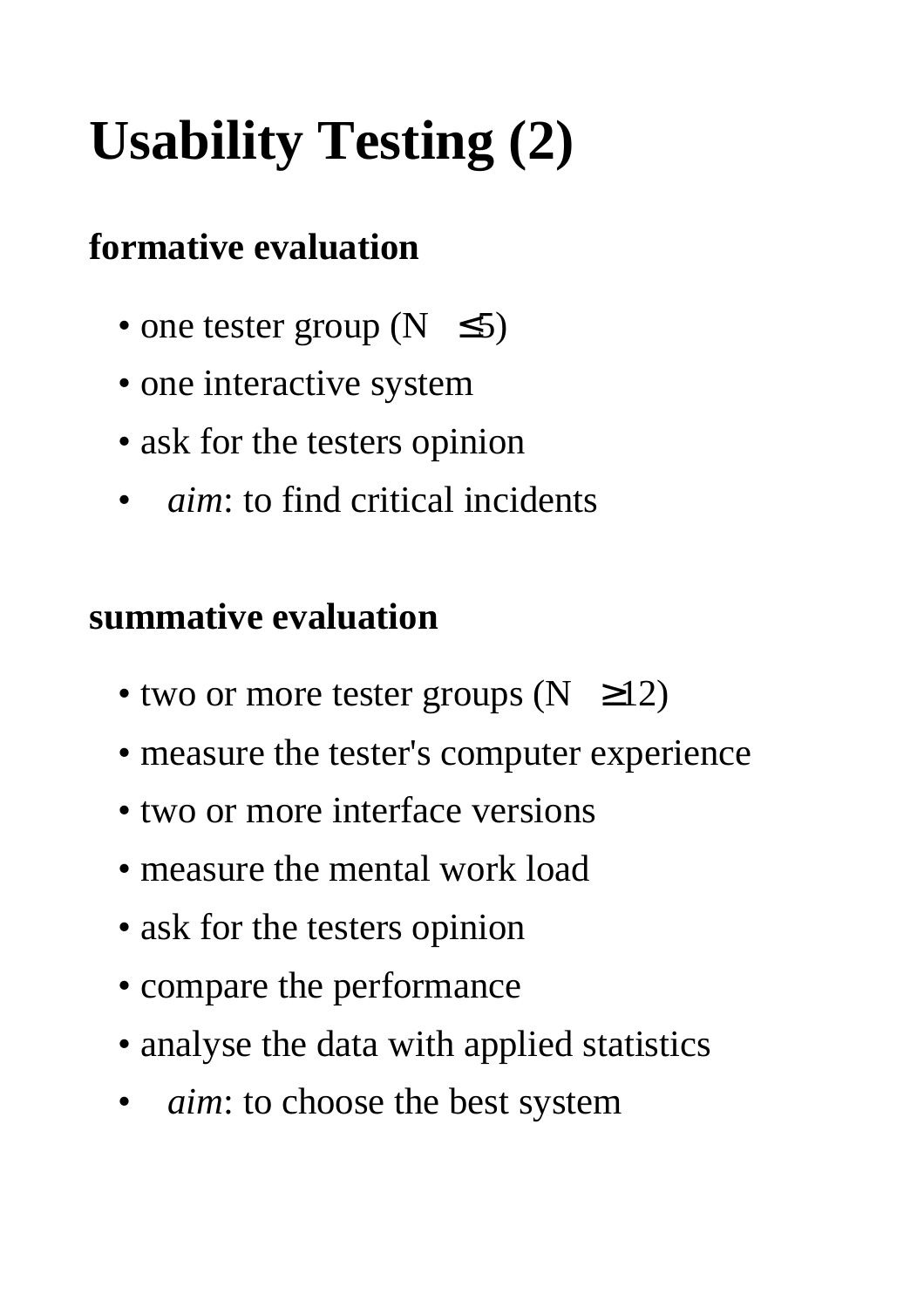# **Usability Testing (3)**

#### *neccessary components*

### **• scenario / tasks**

 select the appropriate task environment

#### **• real end user as tester**

 select from all parts of the target group

 [tasks, sex, age, experience, hierarchy, departments, languages, …]

### **• interactive system**

 minimial hardware / maximal software

#### **• observer**

 project manager, designer, developer, training instructor, additional end users

### **• record data**

 audio/video, logfile, questionnaires,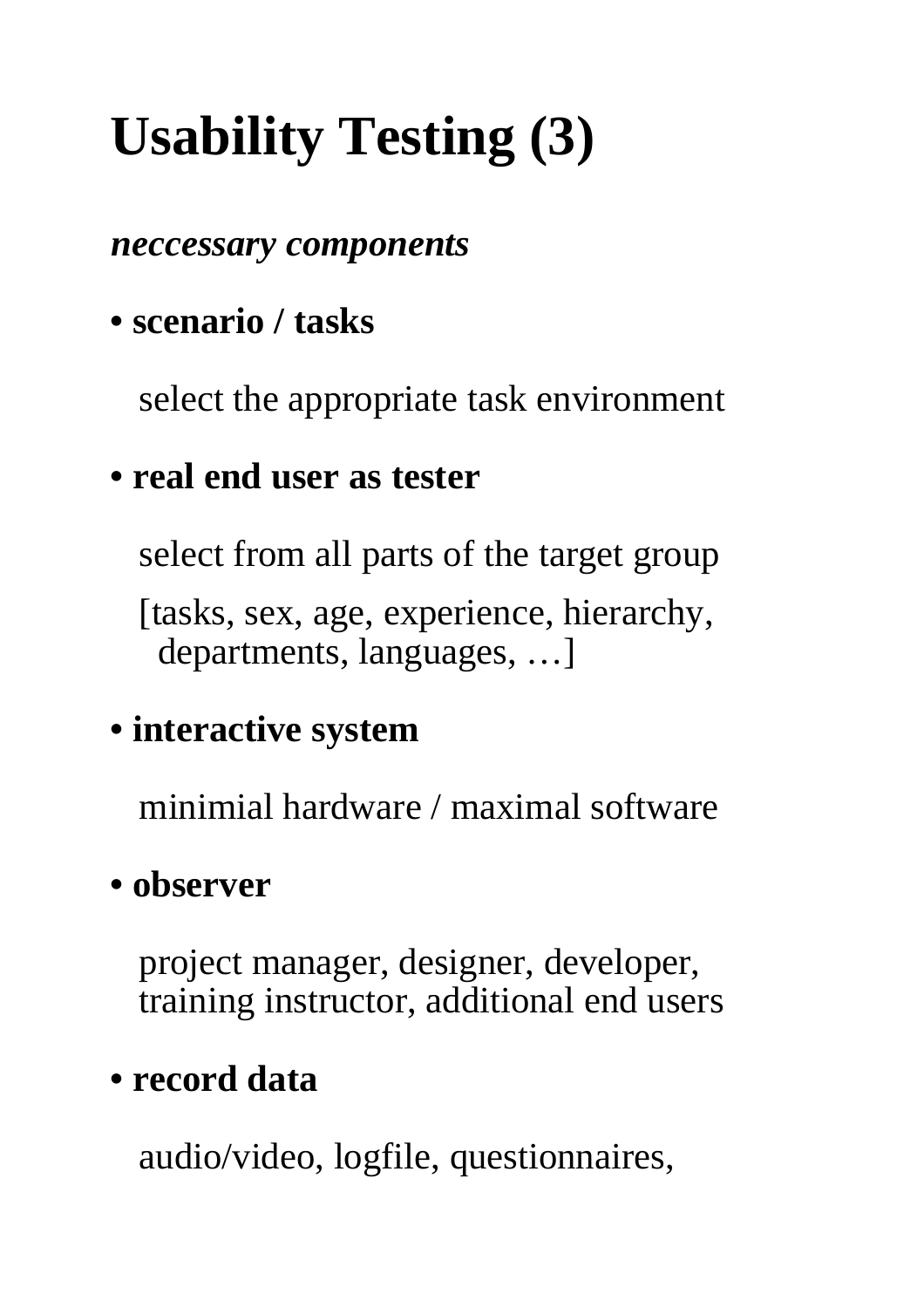# **Usability Testing (4)**

#### *important constrains*

**• test time** ≤ **2.5 hours per tester**

 end users are quickly tired!

## **• test only important functions**

 high frequency of usage critical task aspects

## **• test only main interaction types**

 typical usage, avoid redundancy

### **• test complete tasks**

 end users should be successful!

## **• socio-psychological aspects**

 don't blame the user/tester!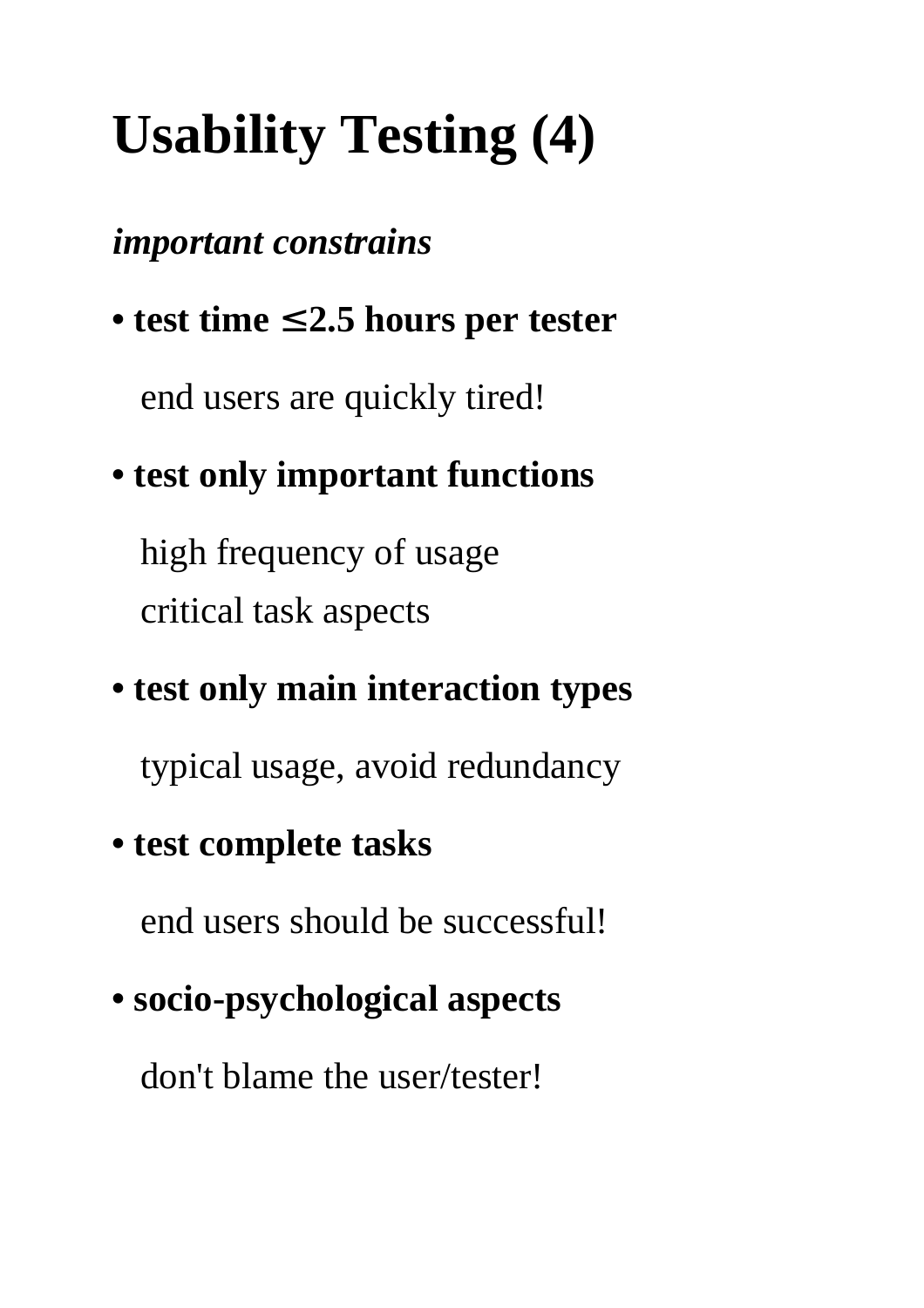# **Usability Testing (5)**

### *important actions*

## **• briefing of the tester**

- "We test the software, not you!"
- "You can cancel at any time!"
- explain the test environment
- ask for user's permission to record data

## **• record data/critical incidents**

- is all equipment ready?
- is date/time stamp in the video correct?
- is date/time in the protocol correct?

## **• collect all test material**

 clip papers together, put them into a folder

## **• debriefing of tester**

 give time for questions, pay, thank the user!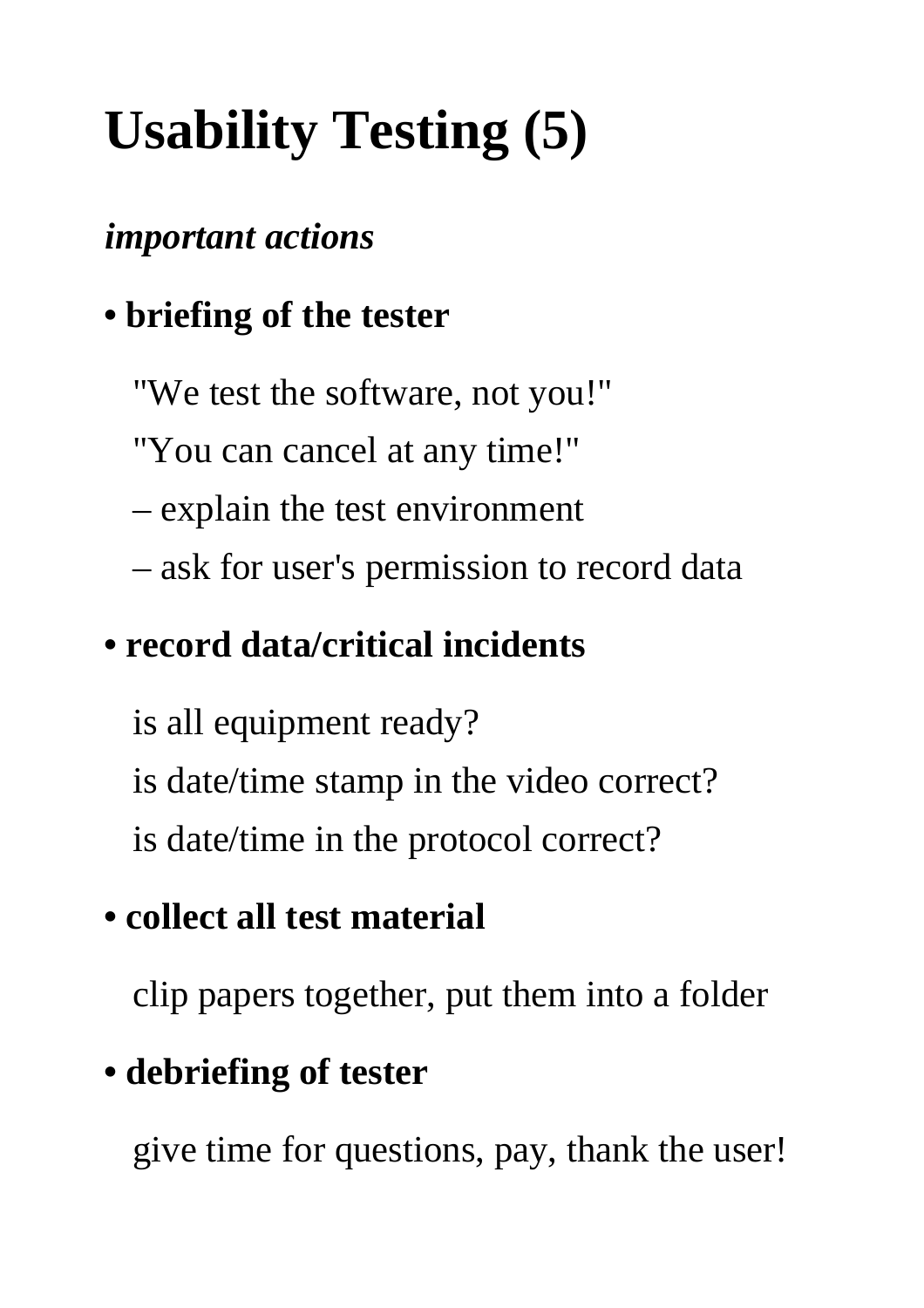# **Usability Testing (6)**

### *preparatory actions*

## **• install the hard/software**

 – run the installed configuration

## **• write instructions and task description**

- can the task be carried out?
- how much task solving time is needed?

### **• write questionnaire**

- are all questions answerable and relevant?
- are important questions missing?

### **• inform and invite user and observer**

 – make sure that all people will be ready

## **• delegate responsibilities**

 – camera, logging, help, observing …

### **• test the test setting**

 – run one pre-test!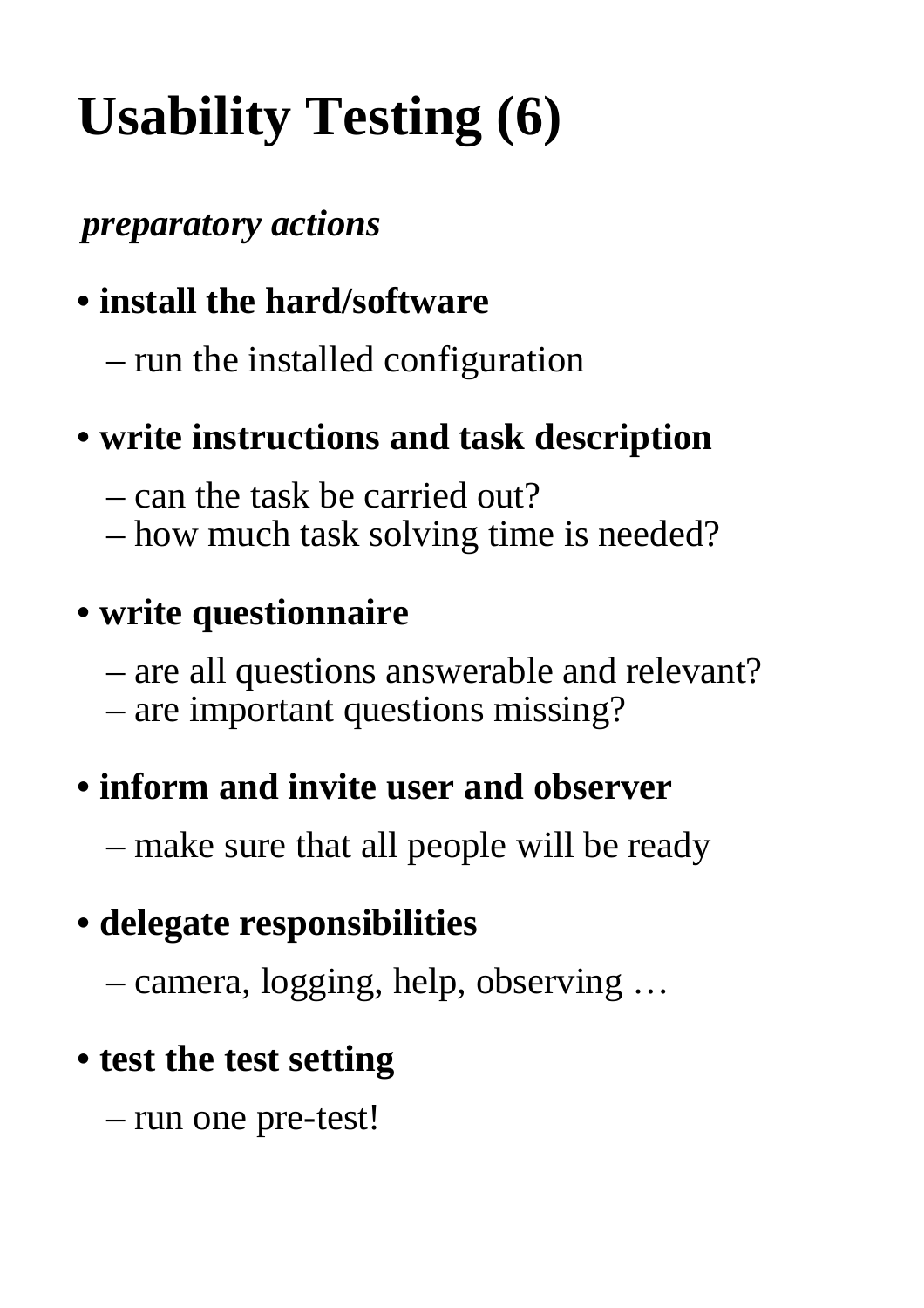# **Usability Testing (7)**

### *important aspects*

## **• at least one observer has** *tool* **knowledge**

 – the main effort is getting familiar with the interactive system/tool/product

#### **• at least one observer has** *domain* **knowledge**

 – big effort is neccessary to get familiar with the task domain

### **• criteria for a critical incident**

- if you are surprised about the user's action
- if the user react emotionally
- discrepancies among observers

### **• find out the user's intention**

 thinking aloud, video confrontation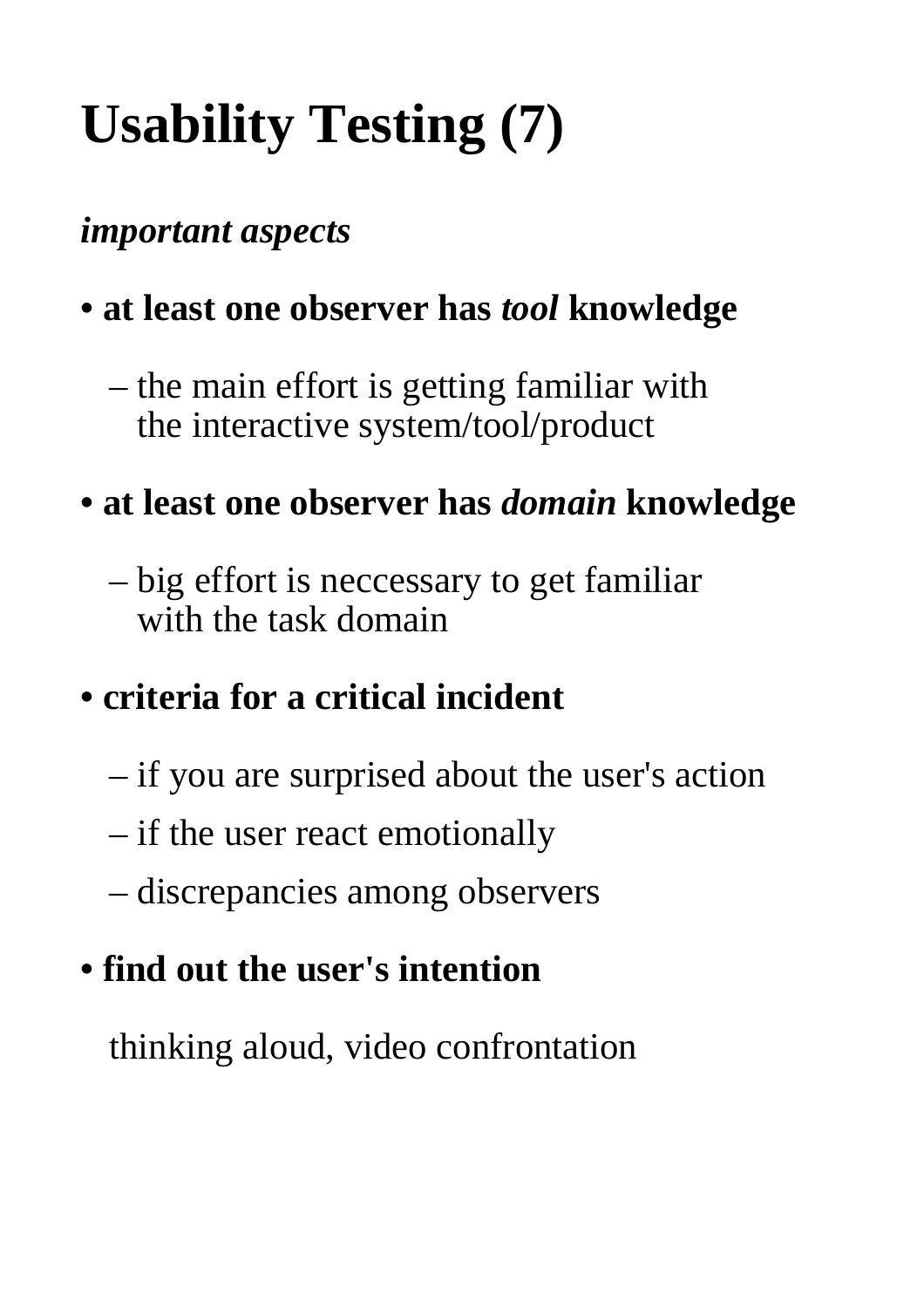# **Usability Testing (8)**

*inquiery and questionnaire*

## **• subjective impressions**

- what did you like?
- what did you dislike?
- is something missing?
- is something redundant?
- what would you change?

### **• subjective rating**

 monopolar:  $1 = \text{good}$ ,  $2 = \text{better}$ ,  $3 = \text{best}$  bipolar: –2=very bad, –1=bad,…,+2=very good

### **• decide for one criteria value**

 – e.g., on average better than 1,5

### **• space for additional comments**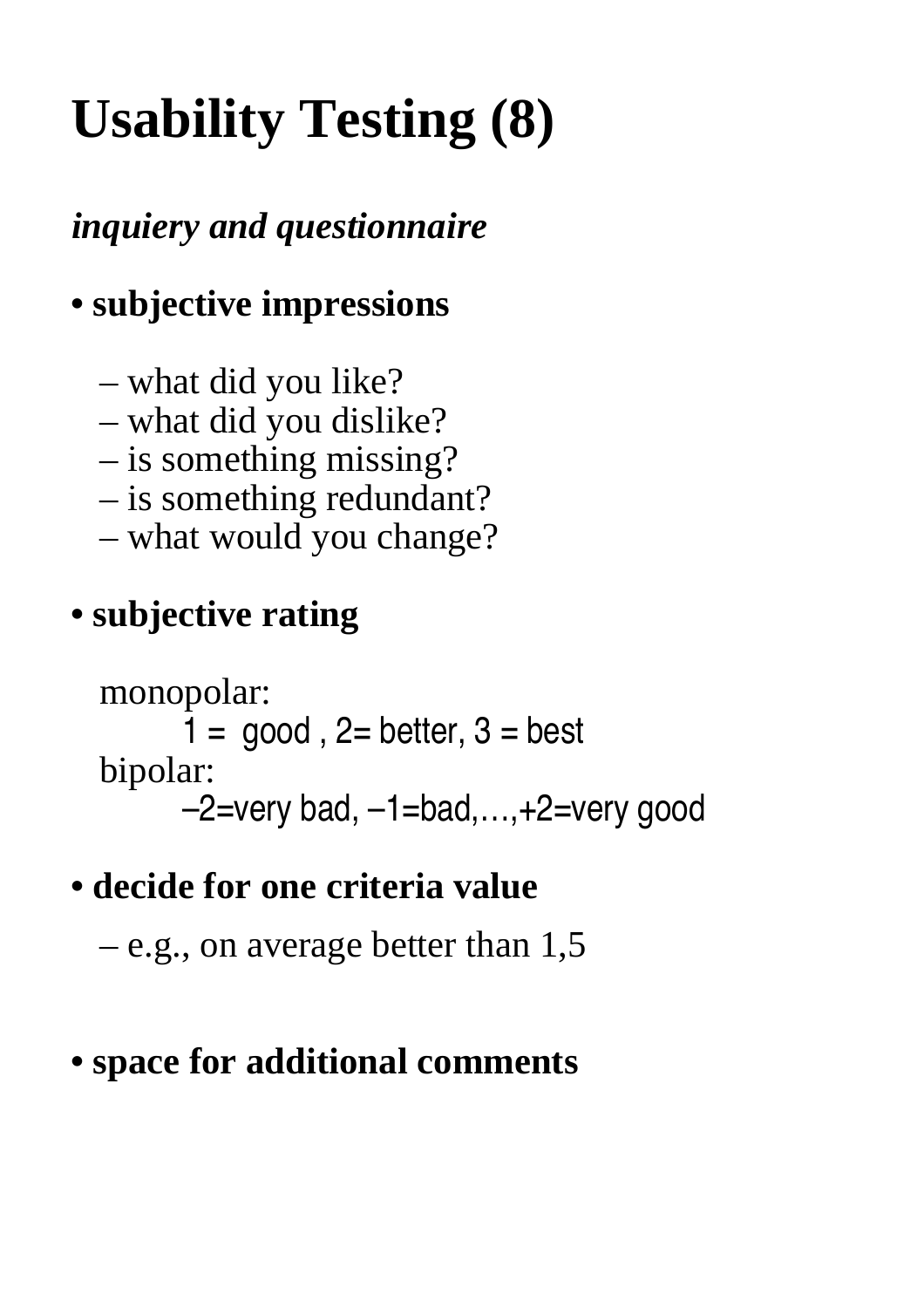# **Usability Testing (9)**

## *a typical test schedule*

- **pro scenario 2 to 2.5 hours**
- **five end users/testers**

## **• additional usability methods**

- design discussion
- prototyping
- inspection
- task oriented simulation

|           | forenoon       | afternoon  |
|-----------|----------------|------------|
| monday    | pre-test       |            |
| tuesday   | user 1         | user $2$   |
| wednesday | user 3         | discussion |
| thursday  | user $4$       | user 5     |
| friday    | report writing |            |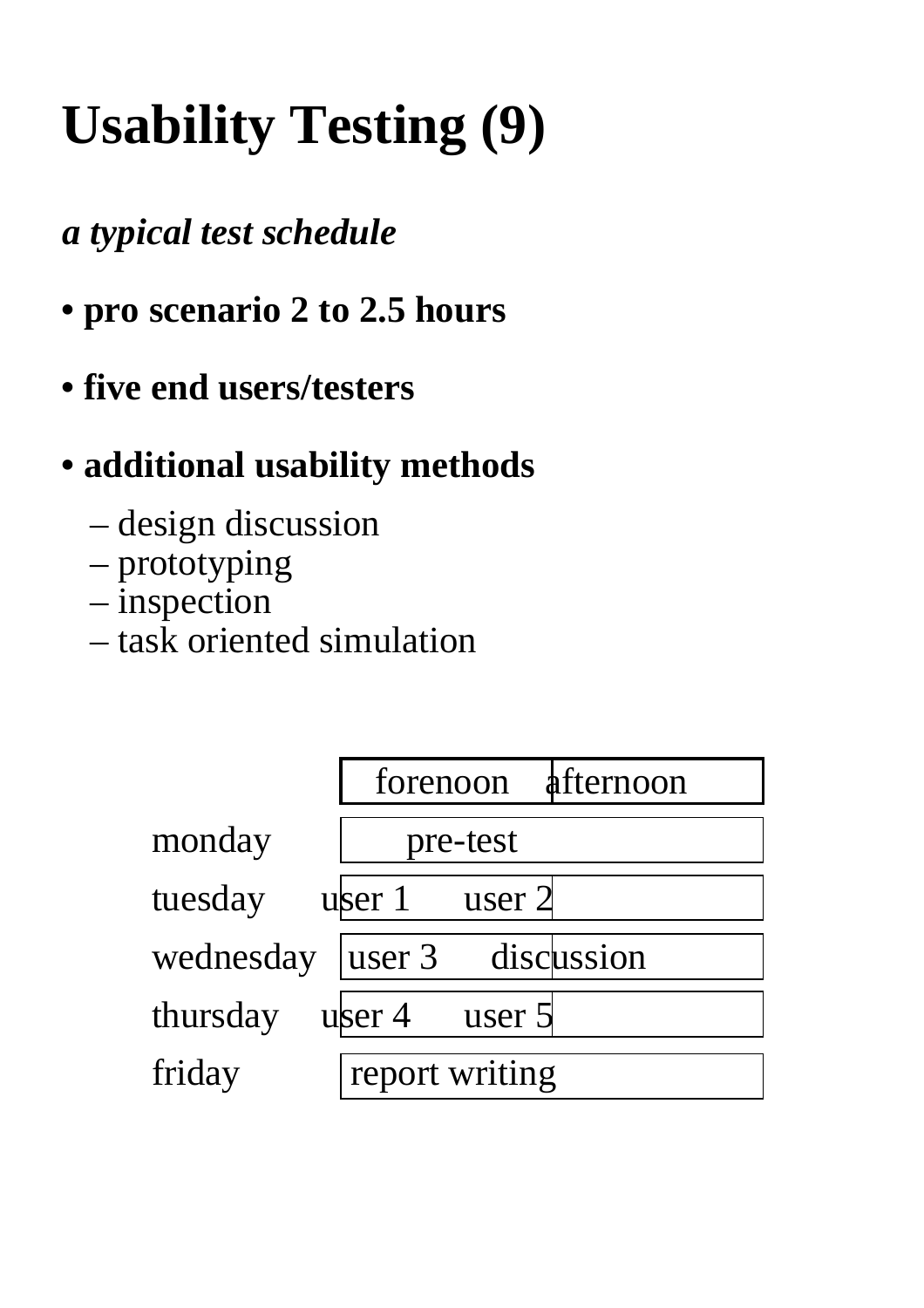# **Usability Testing (9)**

## *observers*

- **designer, developer**
	- is responsible for software changes

# **• information manager**

 – is responsible for manual changes

## **• quality manager**

 – is responsible for quality assurance

# **• domain/tool expert**

 – is responsible for helping hints

## **• end user**

 – is responsible for task-tool mismachtes

## **• usability person-1**

 – is responsible for test setting

## **• usability person-2**

 – is responsible for data recording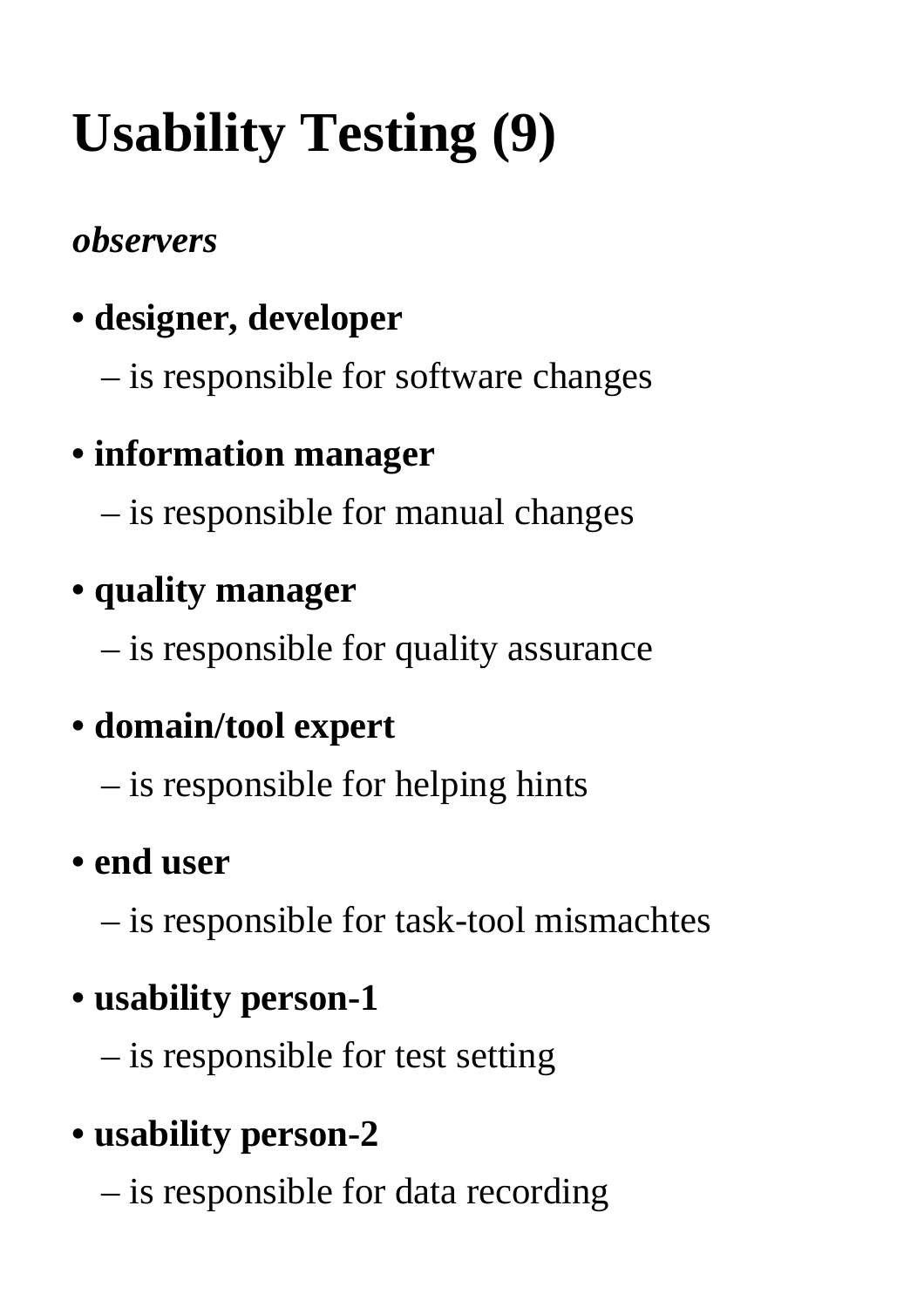# **Usability Testing (10)**

#### *observation room*

- **video recorder**
- **'shadow' screen**
- **logging software**
- **several monitors**
- **the usability person should take care for…**
	- a comfortable atmosphere
	- dimmed lightning
	- comfortable chairs
	- refreshments
	- breaks

#### *test room*

### **• should looks like a normal working place**

- + one way mirror
- + video camera, microfon

[the tester knows, that he will be observed!]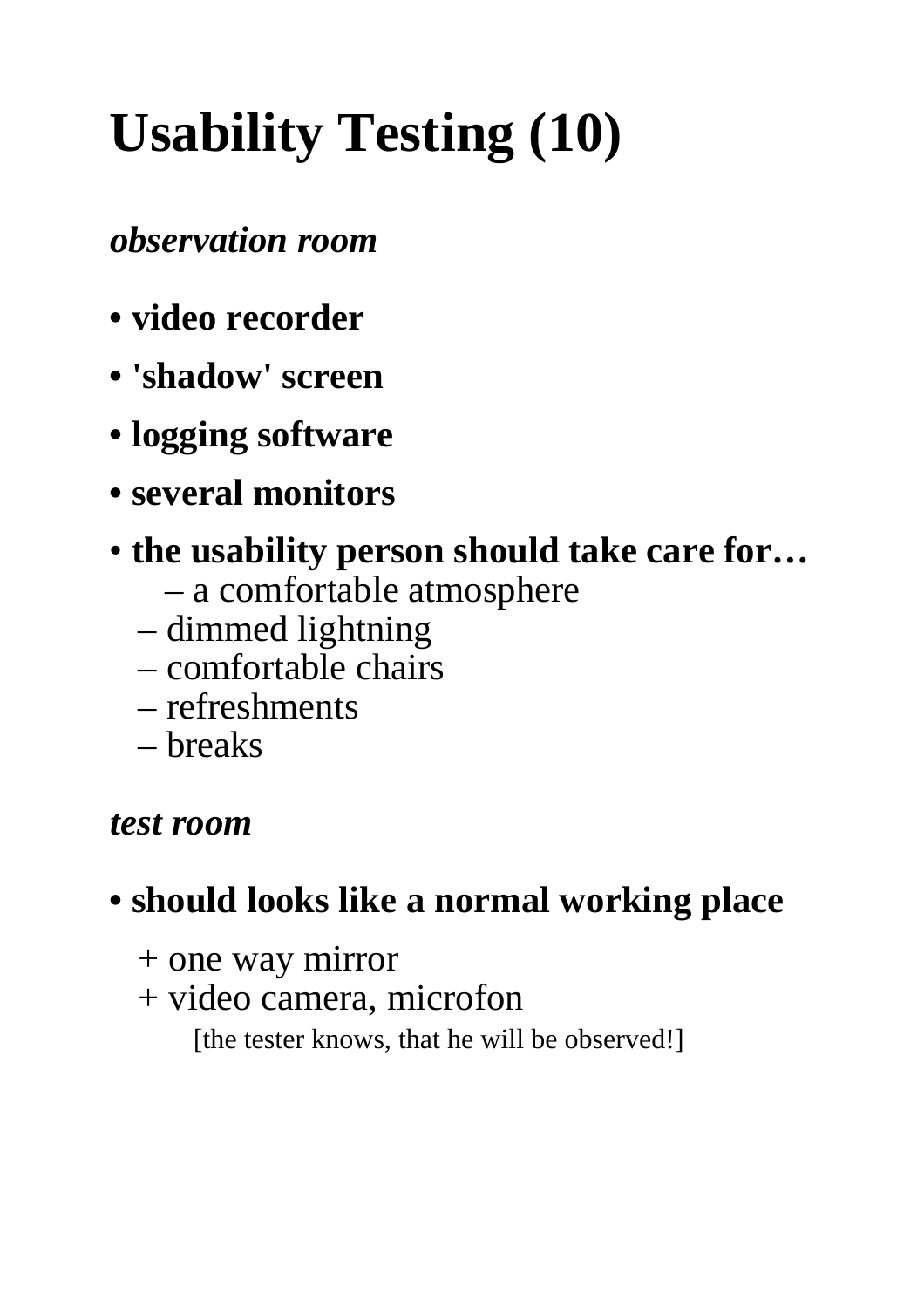# **Usability Testing (11)**

### *report writing*

**• analyse the protocolls**

## **• rate critical incidents for their severity**

#### [1] must be fixed at once

- [2] must be fixed before delivery
- [3] should be fixed before delivery
- [4] should be fixed in the next release
- [5] should be fixed in the future

## **• analyse quantitative data**

- – frequencies
- mean plus standard deviation

## *highlight tape editing*

**• video sequences with critical incidents**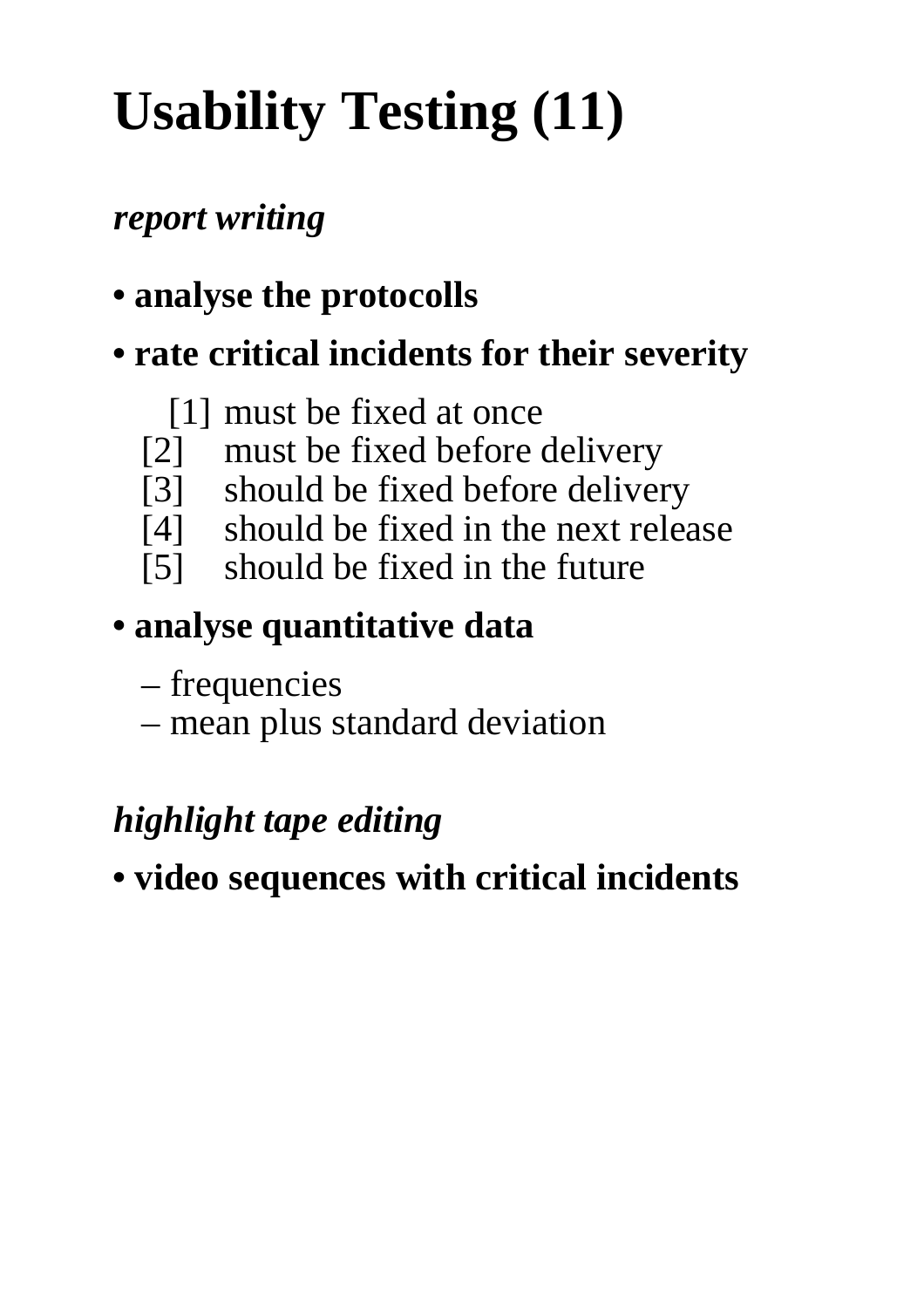# **References**

#### **Joseph Dumas & Janice Redish**

 A practical guide to usability testing. Ablex Pub., 1993

#### **Joan Greenbaum & Morton Kyng (ed)**

 Design at work. Lawrence Erlbaum, 1991

#### **Cem Kaner, Jack Falk & Hung Quoc Nguyen**

 Testing computer software. van Nostrand Reinhold, 1993

#### **Lei Lei**

 User participation and the success of information system development. Tinbergen Inst. Research Series No. 73, 1994

#### **Andrew Monk, Peter Wright, Jeanne Haber & Lora Davenport**

 Improving your human-computer interface. Prentice Hall, 1993

#### **Jakob Nielsen**

 Usability engineering. Academic, 1993

### **Jakob Nielsen & Robert Mack (eds.)**

 Usability inspection methods. Wiley, 1994